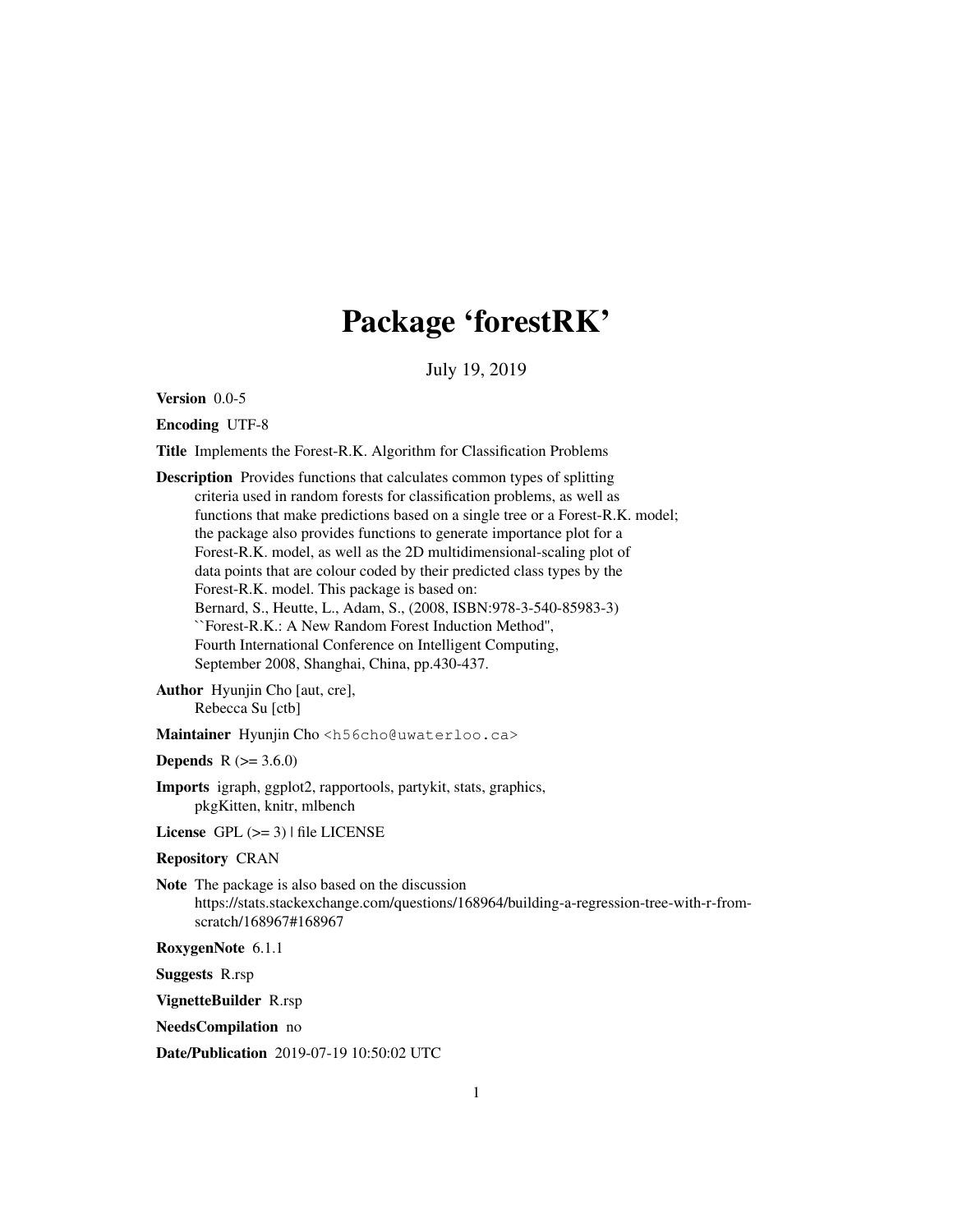# R topics documented:

| $\mathcal{L}$ |
|---------------|
| 3             |
| 5             |
| 7             |
| - 8           |
|               |
| - 11          |
|               |
|               |
|               |
|               |
|               |
|               |
|               |
|               |
|               |
|               |
|               |

bstrap *Performs bootstrap sampling of the (training) dataset*

# Description

Performs bootstrap sampling of our (training) dataset; this function is used inside of the forestRK function.

# Usage

bstrap(dat = data.frame(), nbags, samp.size)

# Arguments

| dat       | a numericized data frame that stores both the covariates of the observations and<br>their numericized class types $y$ ; dat should contain no NA or NaN's. |
|-----------|------------------------------------------------------------------------------------------------------------------------------------------------------------|
| nbags     | the number of bags or the number of bootstrap samples that we want to generate.                                                                            |
| samp.size | the number of samples that each bag (individual bootstrap sample) should con-<br>tain.                                                                     |

# Value

A list containing a data frames of bootstrap samples generated from dat.

# Author(s)

Hyunjin Cho, <h56cho@uwaterloo.ca> Rebecca Su, <y57su@uwaterloo.ca>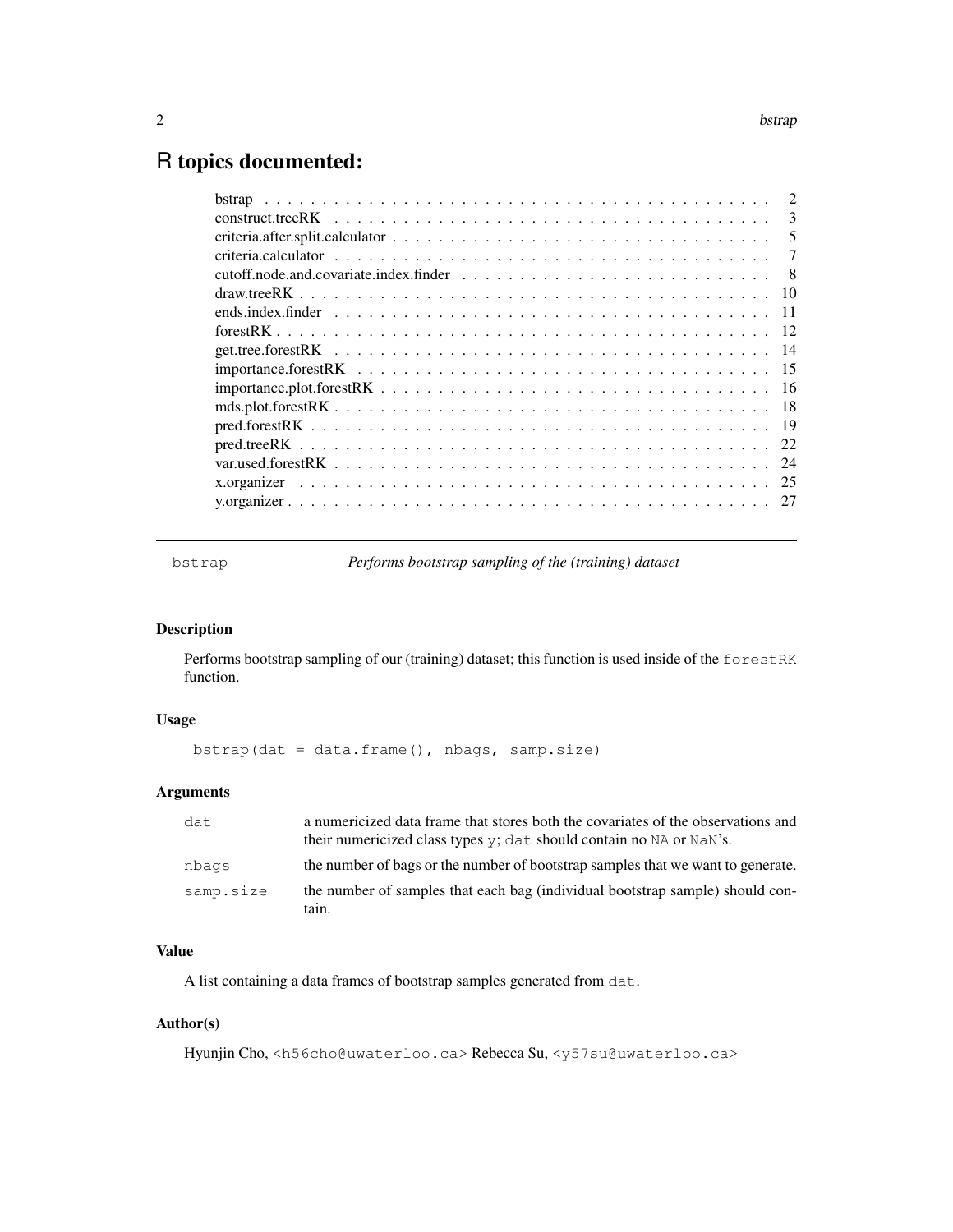# construct.treeRK 3

#### See Also

forestRK

#### Examples

```
## example: iris dataset
## load the forestRK package
library(forestRK)
# covariates of training data set
x.train <- x.organizer(iris[,1:4], encoding = "num")[c(1:25, 51:75, 101:125),]
y.train <- y.organizer(iris[c(1:25,51:75,101:125),5])$y.new
# combine the covariates x with class types y
b <- data.frame(cbind(x.train, y.train))
## bstrp function example
bootstrap.sample \leftarrow bstrap(dat = b, nbags = 20, samp.size = 30)
```
construct.treeRK *Constructs a classification tree on the (training) dataset, by implementing the RK (Random 'K') algorithm*

#### Description

Constructs a classification tree based on the dataset of interest by implementing the RK (Random 'K') algorithm.

The package rapportools is loaded internally when this function is called; this is to use the method is.boolean to check one of the stopping criteria in the beginning of the function. The functions specifically from the forestRK package that are being used inside construct.treeRK are criteria.calculator and cutoff.node.and.covariate.index.finder.

The construct.treeRK output is one of the arguments that is used to call the pred.treeRK function.

DESCRIPTIONS OF THE RETURNED VALUES:

The hirarchical flag of a rktree (construct.treeRK() $$flag$ ) is constructed in the following way:

(1) the first entry of the flag, "r" denotes for "root"; (2) the subsequent strings of the flag is constructed in the way that last "x" denotes for the left child node of the node represented by the series of characters that are before the last "x", and the last "y" denotes for the right child node of the node represented by the series of characters that are before the last "y".

For example, the flag "rxyx" is the left child node of the node represented by "rxy".

x.node.list and y.node.list are the lists of children nodes (for x and y, respectively) of the rktree, listed in the order consistent to the order of the nodes represented in the rktree's hirarchical flag.

covariate.split is a matrix that lists the numericized covariate names that were used for the splits to construct the rktree. The first entry of covariate.split is NA, which stands for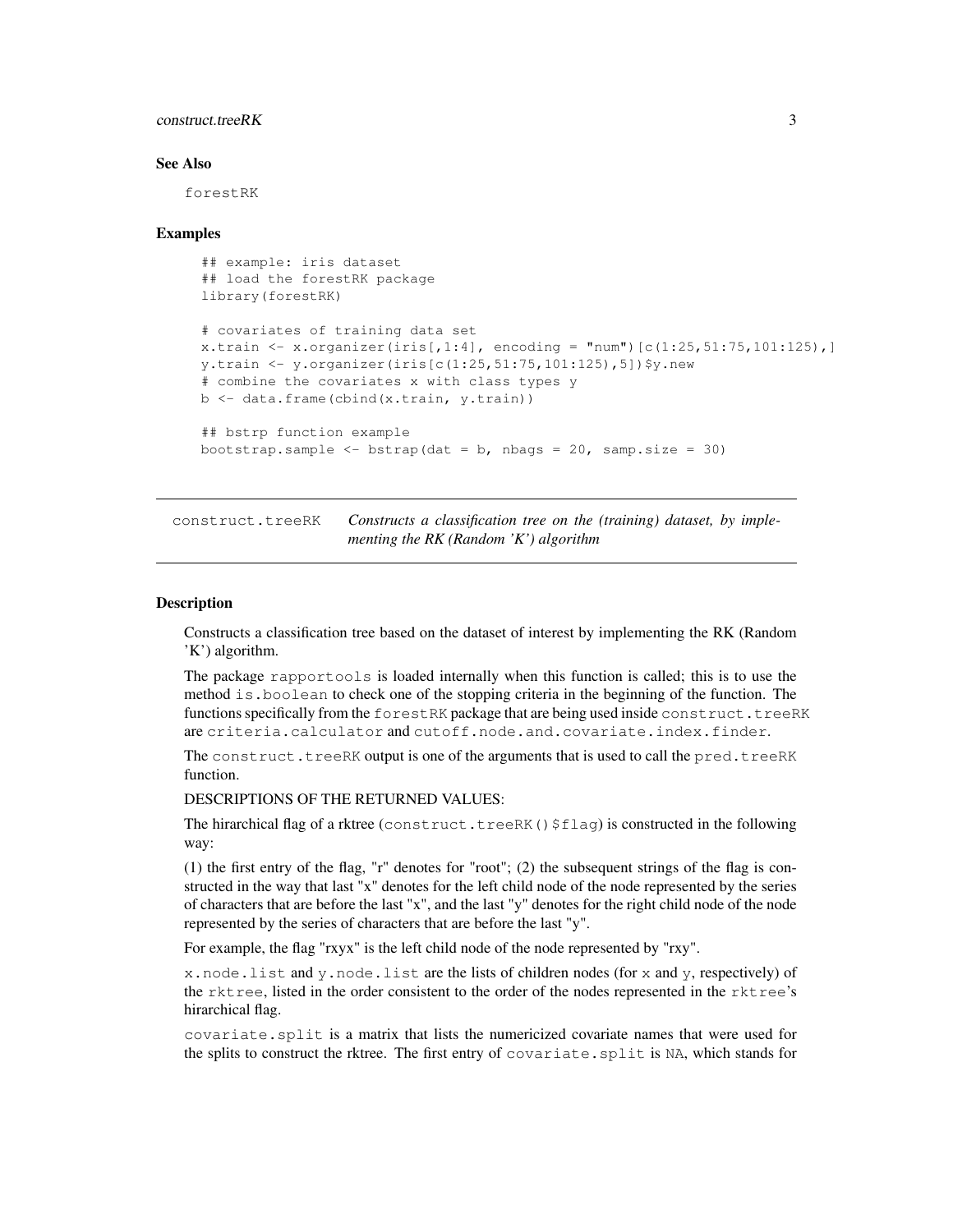the condition at the root. The number immediately underneath NA is the numericized covariate name that was used for the first split in the  $r$ ktree, and the number below that is the numericized covariate name that was used for the second split, etc. If the numericized covariate name listed under covariate. split is the number "n", this corresponds to the "n"-th covariate or the name of the "n"-th column of the data frame  $x$ .train.

value.at.split is a vector that lists the actual values of the covariates at which the split had occured while constructing the rktree. The first entry of value.at.split is NA, which denotes for the root prior to any splits. To give an example of how to interpret the value.at.split, if the second entry appear in the covariate.split is 4, and the second entry appear under value.at.split is 0.5, this indicates that the first split of the rktree had occured on the covariate corresponds to the 4th column of the data frame  $x$ .  $t$ rain, and the exact criteria for that first split was (4th covariate value)  $\leq$  0.5 vs. (4th covariate value) > 0.5.

amount.decrease.criteria is a matrix that lists the amount of decrease in splitting criteria (Entropy or Gini Index) after each split had occurred. The first entry of amount.decrease.criteria is NA, which denotes for the condition at the root (no split). To give an example, if the second entry appear in the amount.decrease.criteria is 0.91, and if entropy was set to TRUE, this means that after the first split, the Entropy of the original node had decreased by 0.91.

num.obs is a matrix that stores the number of observations contained within a parent node prior to the split; the matrix starts with the entry "NA", in order to reflect the condition at "root". The 2nd entry of num. obs would inform us on the number of observations contained within the parent node on which the 1st split had took place while the  $rk$  are was built; the 3rd entry of the num. would inform us on the number of observations contained within the parent node on which the 2nd split had took place, and so on.

#### Usage

construct.treeRK(x.train = data.frame(),  $y.new.train = c()$ ,  $min.num.obs.end.node.tree = 5$ , entropy = TRUE)

#### Arguments

| x.train     | a numericized data frame of covariates of the data on which we want to build<br>our rktree models (typically the training data); this data frame can be obtained<br>by applying the x.organizer function. x.train should contain no NA or<br>NaN'S. |
|-------------|-----------------------------------------------------------------------------------------------------------------------------------------------------------------------------------------------------------------------------------------------------|
| v.new.train | a numericized class types of the observations from the dataset on which we want<br>to build our rktree models (typically the training data). $y$ . $new$ . $train$ should<br>contain no NA or NaN's.                                                |
|             | min.num.obs.end.node.tree<br>the minimum number of observations that we want each end node of our rktree<br>to contain. Default is set to '5'.                                                                                                      |
| entropy     | TRUE if Entropy is used as the splitting criteria; FALSE if Gini Index is used as<br>the splitting criteria. Default is set to TRUE.                                                                                                                |

#### Value

A list containing the following items: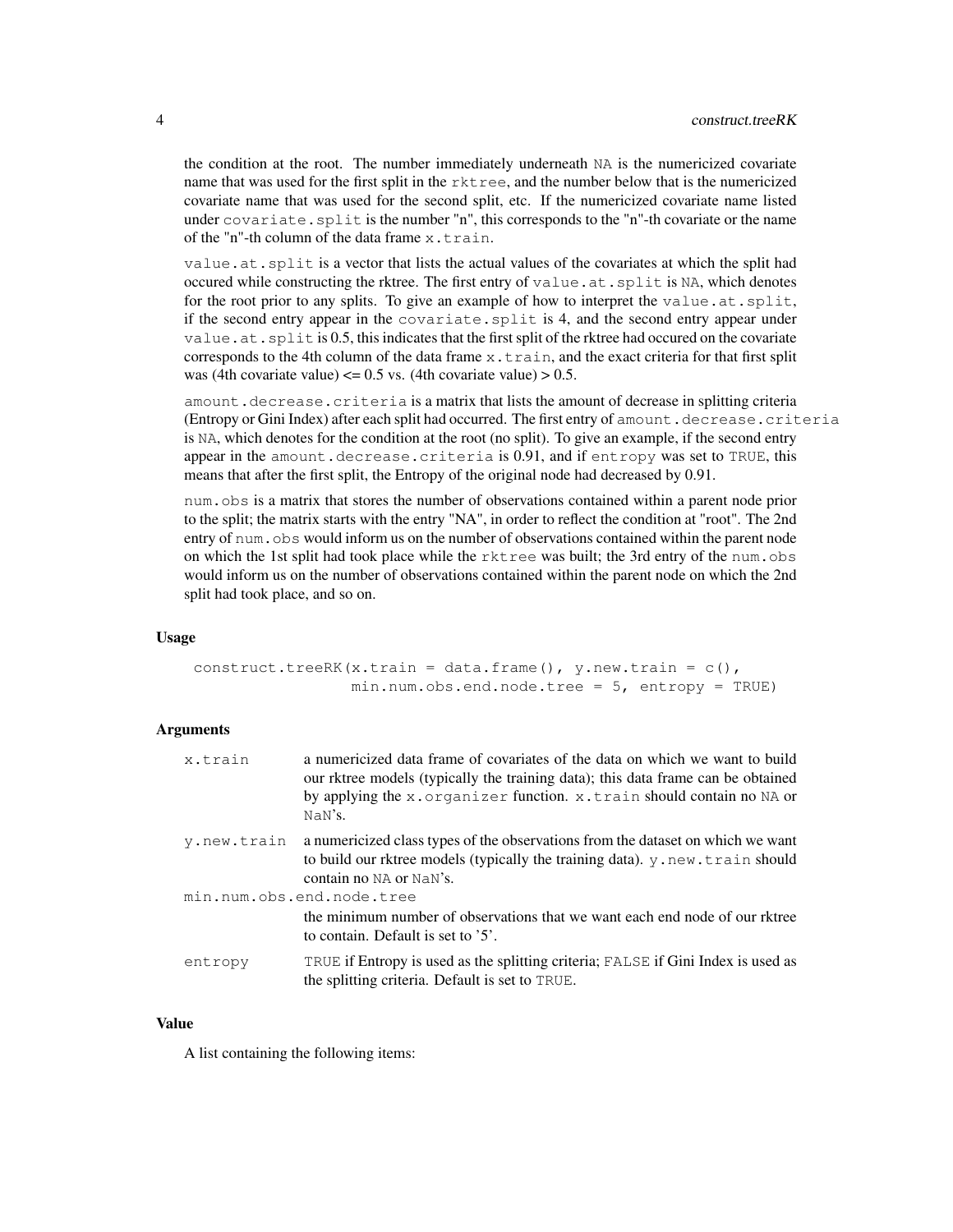# construct.treeRK 5

| covariate.names       |                                                                                                                                                     |  |
|-----------------------|-----------------------------------------------------------------------------------------------------------------------------------------------------|--|
|                       | a vector of the names of all covariates that we consider in our model.                                                                              |  |
| 1                     | length of the hierarchical flag.                                                                                                                    |  |
| x.node.list           | a list containing a series of children nodes produced from the numericized data<br>frame x.train as the rktree model was building up.               |  |
| y.new.node.list       |                                                                                                                                                     |  |
|                       | a list containing a series of children nodes produced from the numericized vector<br>of class type y.new.train as the rktree model was building up. |  |
| flag                  | hierchical flag that characterizes each split in the rktree.                                                                                        |  |
| covariate.split       |                                                                                                                                                     |  |
|                       | a matrix that lists numericized covariates used for each split as the rktree was<br>built.                                                          |  |
| value.at.split        |                                                                                                                                                     |  |
|                       | a vector that lists the values at which each node of the rktree was split.                                                                          |  |
| amt.decrease.criteria |                                                                                                                                                     |  |
|                       | a matrix that lists the amount of decrease in splitting criteria after each split as<br>the rktree was built.                                       |  |
| num.obs               | a matrix that stores the number of observations contained in each parent node<br>right before each split.                                           |  |

## Author(s)

Hyunjin Cho, <h56cho@uwaterloo.ca> Rebecca Su, <y57su@uwaterloo.ca>

# See Also

pred.treeRK

```
## example: iris dataset
## load the forestRK package
library(forestRK)
## numericize the data
x.train <- x.organizer(iris[,1:4], encoding = "num")[c(1:25, 51:75, 101:125),]
y.train <- y.organizer(iris[c(1:25,51:75,101:125),5])$y.new
# Construct a tree
# min.num.obs.end.node.tree is set to 5 by default;
# entropy is set to TRUE by default
tree.entropy <- construct.treeRK(x.train, y.train)
tree.gini <- construct.treeRK(x.train, y.train,
                              min.num.obs.end.node.tree = 6, entropy = FALSE)
tree.entropy$covariate.names
tree.gini$flag # ...etc...
```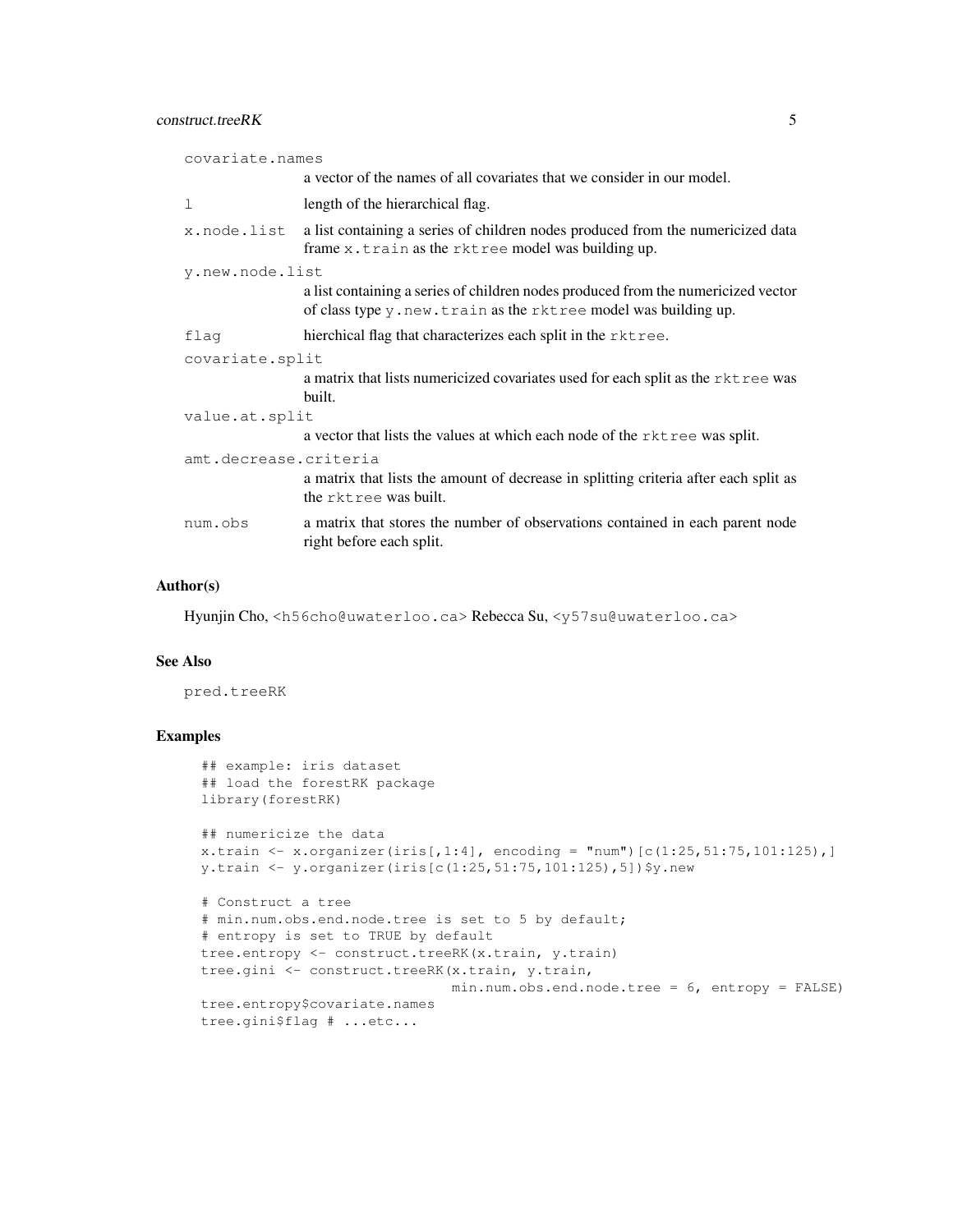```
criteria.after.split.calculator
```
*Calculates Entropy or Gini Index of a node after a given split*

# Description

Calculates Entropy or Gini Index of a particular node after a particular split; this function is called within construct.treeRK function.

The argument split.record is a kidids\_split object from the package partykit; the method kidids\_split splits the data according to the criteria specified by an user ahead of time, and returns a vector storing the index of the split group (group "1" or "2") that each observation from the original data in question belongs to after the split has occurred.

For more information about the function, please see the partykit documentation.

## Usage

```
criteria.after.split.calculator(x.node = data.frame(), y.new.node = c(),
                                split.record = kidids_split(),
                                entropy = TRUE)
```
#### Arguments

| x.node     | numericized data frame of covariates (obtained via x, organizer ()) from a<br>particular node that is to be split; x. node should contain no NA or NaN's. |
|------------|-----------------------------------------------------------------------------------------------------------------------------------------------------------|
| v.new.node | numericized class type of each observation from a particular node that is to be<br>split; y, new, node should contain no NA orNaN's.                      |
|            | split.record output of the kidids_split function from the partykit package that de-<br>scribes a particular split.                                        |
| entropy    | TRUE if Entropy is used as the splitting criteria; FALSE if Gini Index is used<br>instead. Default is set to TRUE.                                        |

# Value

The value of Entropy or Gini Index of a particular node after a particular split.

# Author(s)

Hyunjin Cho, <h56cho@uwaterloo.ca> Rebecca Su, <y57su@uwaterloo.ca>

#### See Also

criteria.calculator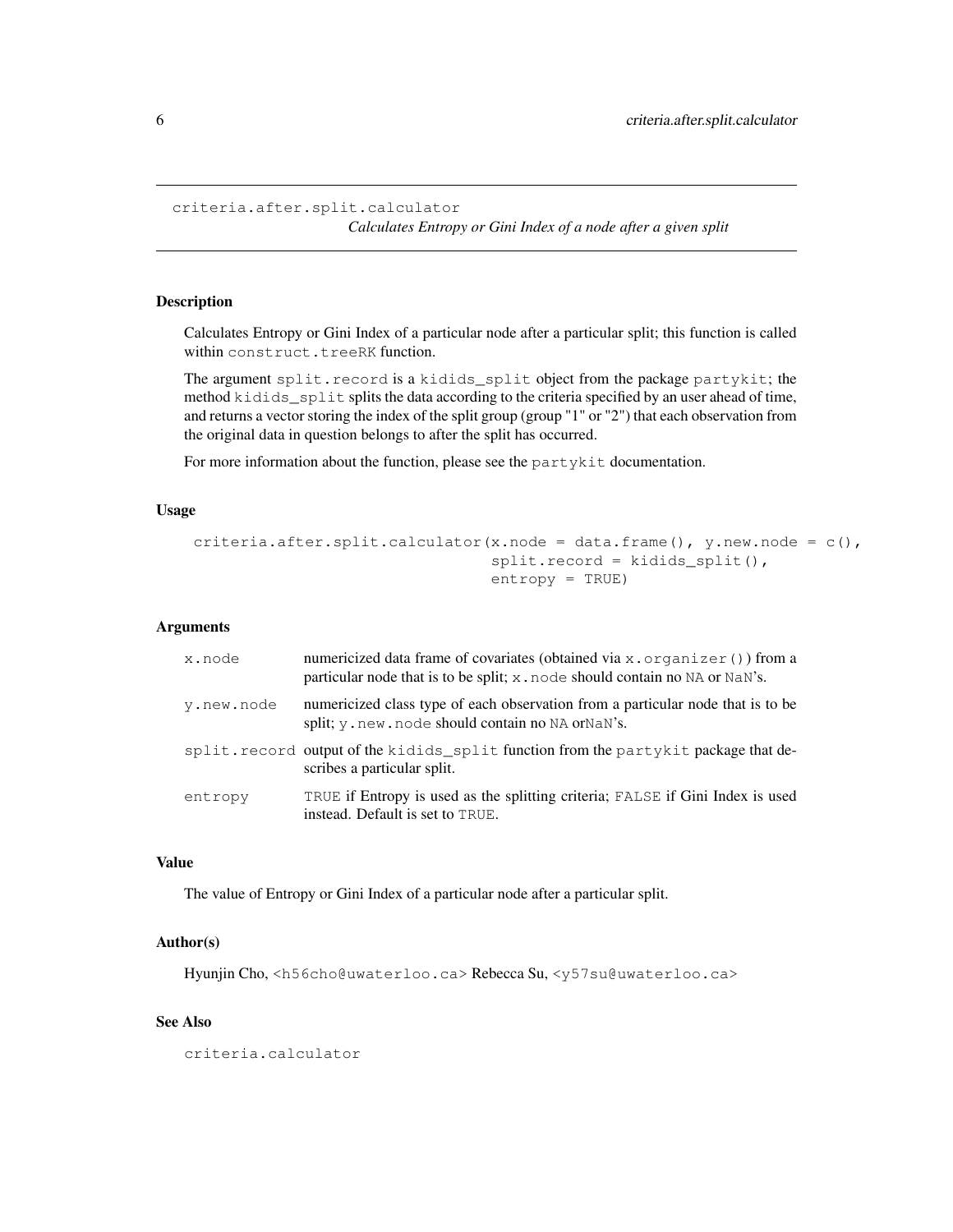# criteria.calculator 7

#### Examples

```
## example: iris dataset
library(forestRK) # load the package forestRK
library(partykit)
# covariates of training data set
x.train <- x.organizer(iris[,1:4], encoding = "num")[c(1:25, 51:75, 101:125),]
# numericized class types of observations of training dataset
y.train <- y.organizer(iris[c(1:25,51:75,101:125),5])$y.new
## criteria.after.split.calculator() example in the implementation
## of the forestRK algorithm
ent.status <- TRUE
# number.of.columns.of.x.node
# = total number of covariates that we consider
number.of.columns.of.x.node <- dim(x.train)[2]
# m.try = the randomly chosen number of covariates that we consider
# at the time of split
m.try <- sample(1:(number.of.columns.of.x.node),1)
## sample m.try number of covariates from the list of all covariates
K <- sample(1:(number.of.columns.of.x.node), m.try)
# split the data
# (the choice of the type of split used here is only arbitrary)
# for more information about kidids_split,
# please refer to the documentation for the package 'partykit'
sp \leftarrow partysplit(varid=K[1], breaks = x.train[1,K[1]], index = NULL,
                 right = TRUE, prob = NULL, info = NULL)split.record <- kidids_split(sp, data=x.train)
# implement critera.after.split function based on kidids_split object
criteria.after.split <- criteria.after.split.calculator(x.train,
                                  y.train, split.record, ent.status)
criteria.after.split
```
criteria.calculator

*Calculates Entropy or Gini Index of a particular node before (or without) a split*

#### Description

Calculates the Entropy or Gini Index of a particular node before (or without) a split. This function is used inside the criteria.after.split.calculator method.

#### Usage

```
criteria.calculator(x.node = data.frame(), y.new.node = c(),
                    entropy = TRUE)
```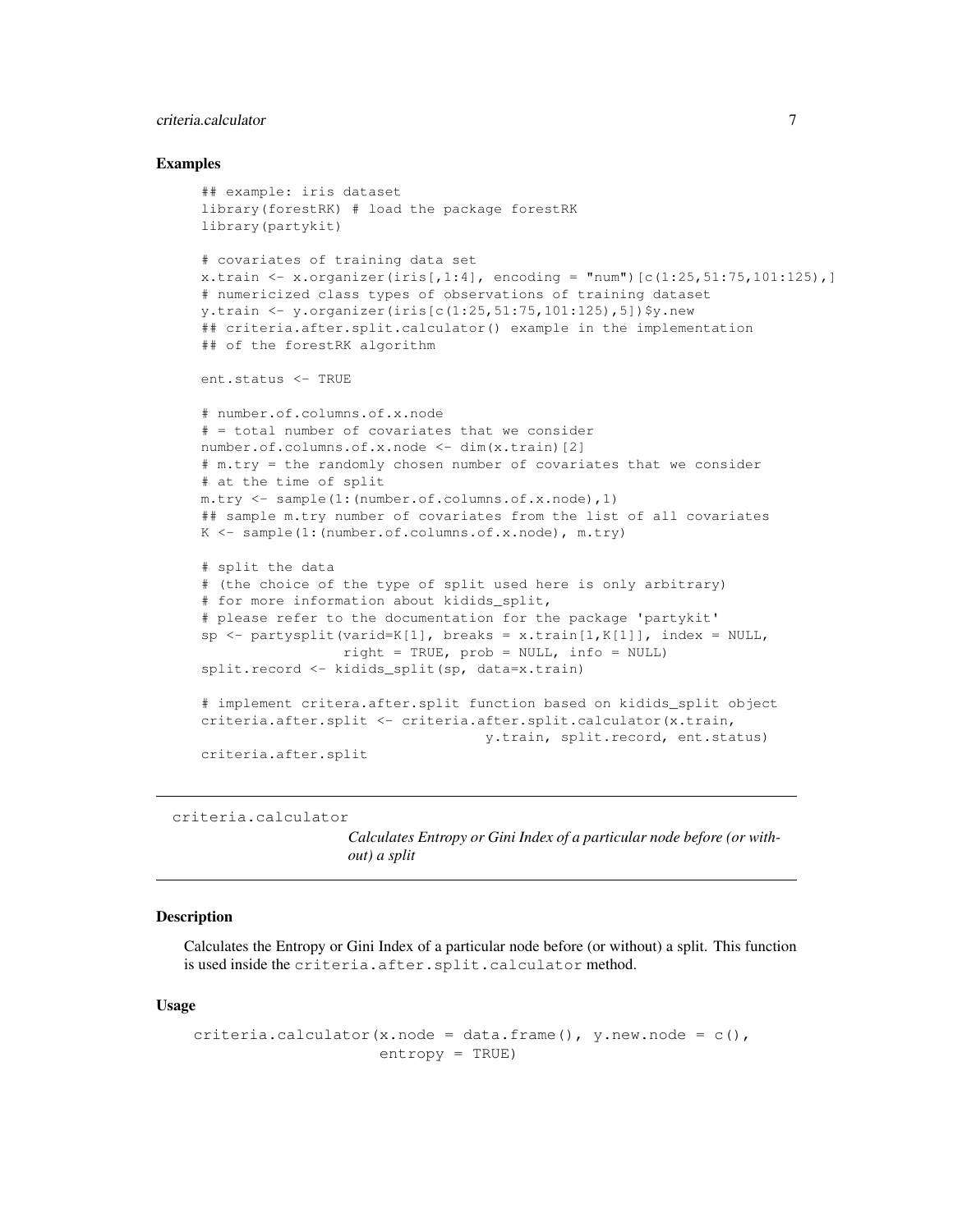#### **Arguments**

| x.node     | numericized data frame of covariates of a particular node (can be obtained by<br>applying x.organizer) before or without a split; x.node should contain no<br>NA or NaN's.       |
|------------|----------------------------------------------------------------------------------------------------------------------------------------------------------------------------------|
| v.new.node | numericized vector of class type $(y)$ of a particular node (can be obtained by ap-<br>plying y.organizer) before or without split; y.new.node should contain<br>no NA or NaN's. |
| entropy    | TRUE if Entropy is used as the splitting criteria; FALSE if Gini Index is used as<br>the splitting criteria. Default is set to TRUE.                                             |

#### Value

A list containing the following items:

| criteria   | the value of the Entropy or the Gini Index of a particular node. |
|------------|------------------------------------------------------------------|
| ent.status | logical value (TRUE or FALSE) of the parameter entropy.          |

# Author(s)

Hyunjin Cho, <h56cho@uwaterloo.ca> Rebecca Su, <y57su@uwaterloo.ca>

## See Also

criteria.after.split.calculator

```
## example: iris dataset
library(forestRK) # load the package forestRK
# covariates of training data set
x.train <- x.organizer(iris[,1:4], encoding = "num")[c(1:25,51:75,101:125),]
# numericized class types of observations of training dataset
y.train <- y.organizer(iris[c(1:25,51:75,101:125),5])$y.new
## criteria.calculator() example
## calculate the Entropy of the original training dataset
criteria.calculator(x.node = x.train, y.new.node = y.train)
## calculate the Gini Index of the original training dataset
criteria.calculator(x.node = x.train, y.new.node = y.train, entropy = FALSE)
```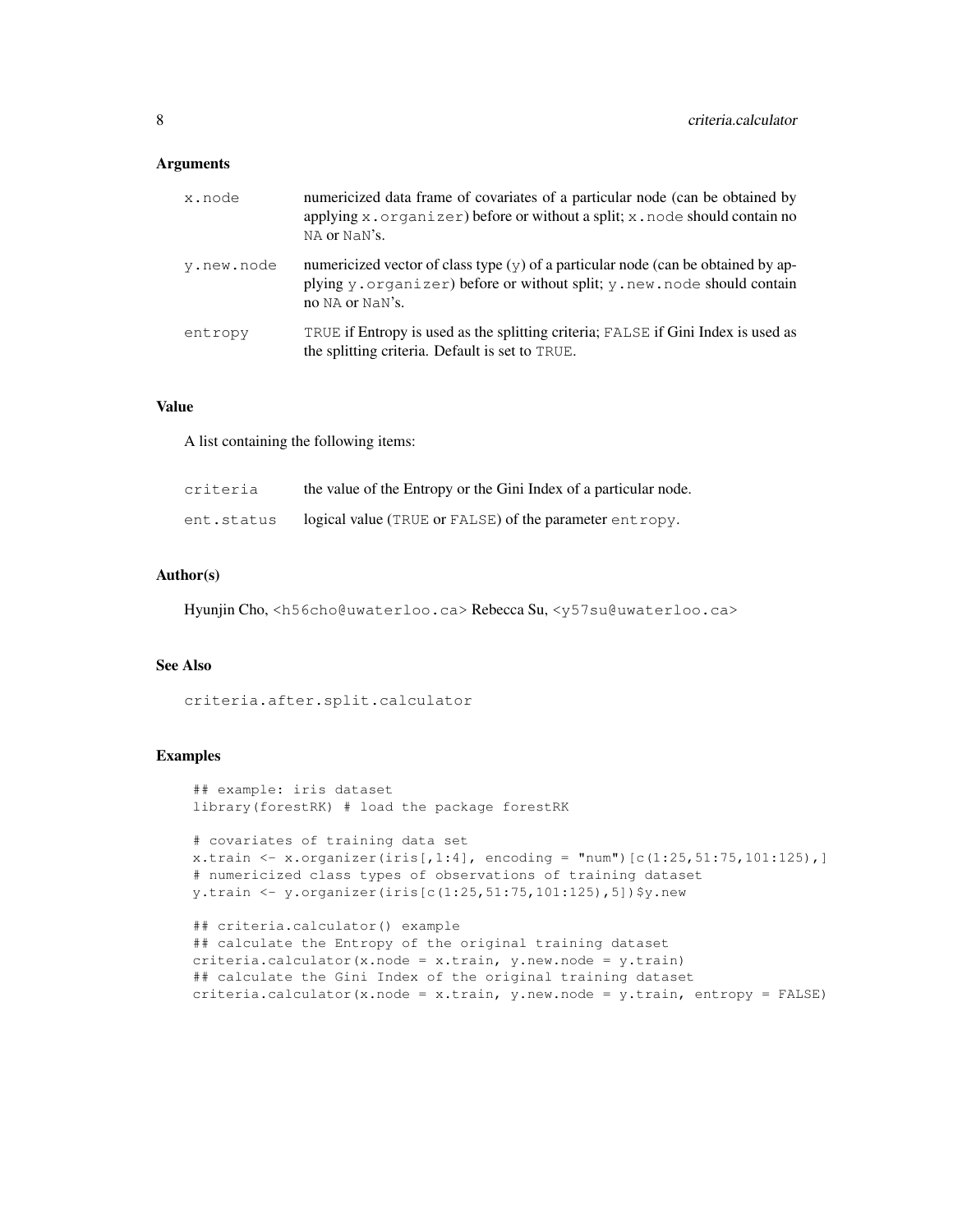cutoff.node.and.covariate.index.finder *Identifies optimal cutoff point of an impure node for splitting after applying the* rk *(Random K) algorithm.*

## Description

Identifies optimal cutoff point of an impure dataset for splitting after applying the  $rk$  (Random K) algoritm, in terms of Entropy or Gini Index.

To give an example, if the function gives cutoff.value of 2.5, covariate.ind of 4, and cutoff.node of 23, this would inform the user that if a split is to be performed on the particular node that the user is considering, the split should occur on the 4th covariate (the actual name of this covariate would be the name of the 4th column from the original dataset), at the value of 2.5 (left child node in this case would be the group of observations that have their 4th covariate value less than or equal to 2.5, and for the right child node would be the group of observations that have their 4th covariate value greater than 2.5), and that this splitting point corresponds to the 23rd observation point of the node.

This function internally loads the packages partykit and rapportools; the package partykit is internally loaded to generate the object split.record.optimal, and the package rapportools is loaded to allow the validation of one of the stopping criteria that uses is.boolean method.

This function is ran internally in the construct.treeRK function.

## Usage

```
cutoff.node.and.covariate.index.finder(x.node = data.frame(),
                                        y.next.node = c(), entropy = TRUE)
```
#### Arguments

| x.node     | a numericized data frame of covariates of the observations from a particular node<br>prior to the split (can be obtained after applying $x \cdot \text{organizer}(x)$ ); $x \cdot \text{node}$<br>should contain no NA or NaN's. |
|------------|----------------------------------------------------------------------------------------------------------------------------------------------------------------------------------------------------------------------------------|
| v.new.node | a vector storing numericized class type of the observations from a particular<br>node before the split (can be obtained after applying y . organizer ()); y . new . node<br>should contain no NA or NaN's.                       |
| entropy    | TRUE if Entropy is used as the splitting criteria; FALSE if Gini Index is used as<br>the splitting criteria. Default is set to TRUE.                                                                                             |

### Value

A list containing the following items:

cutoff.value the value at which the optimal split should take place. cutoff.node the index of the observation (observation number) at which optimal split should occur.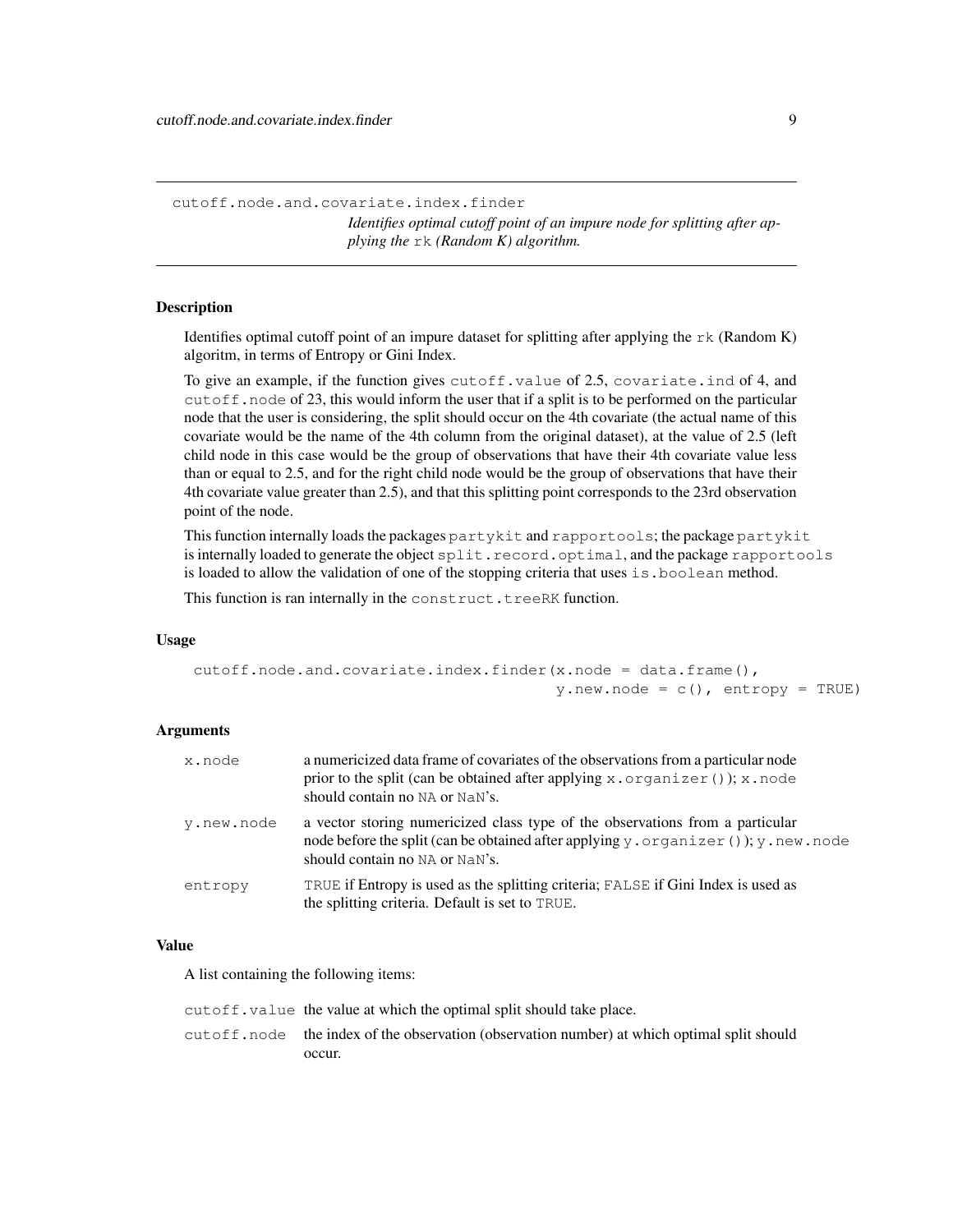```
covariate.ind
                 numeric index of the covariate at which the optimal split should occur.
split.record.optimal
                 the kidid_split output of the optimal split.
```
# Author(s)

Hyunjin Cho, <h56cho@uwaterloo.ca> Rebecca Su, <y57su@uwaterloo.ca>

# See Also

construct.treeRK

#### Examples

```
## example: iris dataset
## load the forestRK package
library(forestRK)
## numericize the data
x.train <- x.organizer(iris[,1:4], encoding = "num")[c(1:25,51:75,101:125),]
y.train <- y.organizer(iris[c(1:25,51:75,101:125),5])$y.new
# implementation of cutoff.node.and.covariate.index.finder()
res <- cutoff.node.and.covariate.index.finder(x.train, y.train,
                                             entropy=FALSE)
res$cutoff.value
res$cutoff.node
res$covariate.ind
res$split.record.optimal
```
draw.treeRK *Creates a* igraph *plot of a* rktree

#### Description

Creates a plot of a rktree that was built from the (training) dataset.

The package igraph is loaded internally when this function is called, to aid in generating the plot of a rktree.

DESCRIPTIONS OF THE rktree PLOT:

The resulting plot is a classical decision tree.

The rectangular nodes (or vertices) that contain "=<" symbol are used to describe the splitting criteria applied to that very node while constructing the rktree; for example, in the rktree plot generated by the code shown in the "examples" section below, the node with the label "Petal.Width =< 1.6" indicates that this node was split into a chunk that contains observations with Petal.Width <= 1.6 and a chunk that contains observations with Petal.Width greater than 1.6, in order to construct the rktree.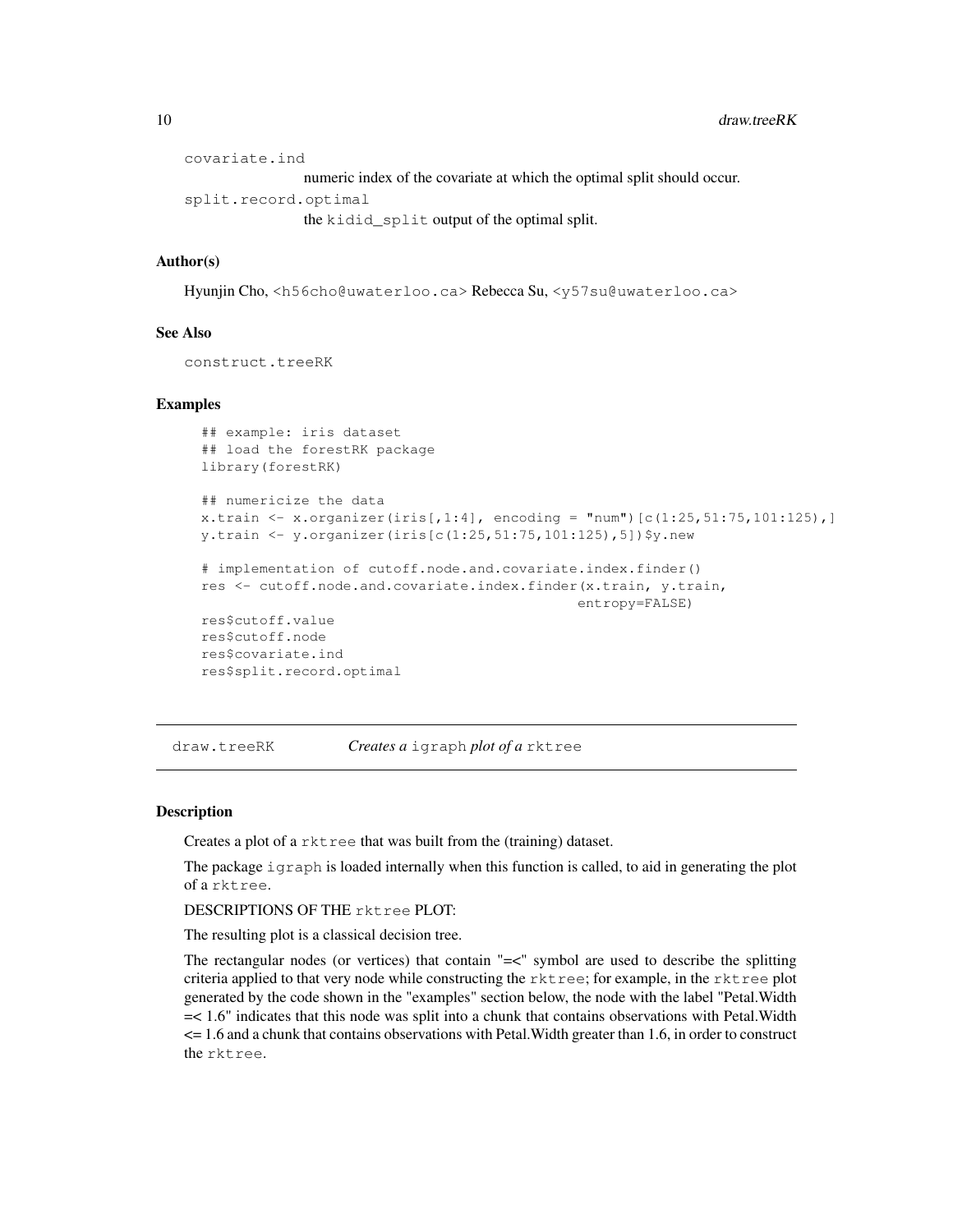#### draw.treeRK 11

Any other rectangular nodes (or vertices) that do not contain the "=<" symbol indicate that we have reached an end node, and the text displayed in such node is the actual name of the class type that the rktree model assigns to the observations belonging to that node; for example, in the rktree plot generated by the code shown in the "examples" section below, the vertex with the label "setosa" indicates that the rktree assigns the class type "setosa" to all observations that belong to that particular node.

# Usage

```
draw.treeRK(tr = construct.treeRK(), y.factor.levels,
font = "Times", node.colour = "white", text.colour = "dark blue",
text.size = 0.67, tree.vertex.size = 75, tree.title = "Diagram of a Tree",
title.colour = "dark blue")
```
# **Arguments**

| t.r              | a construct.treeRK() object (a tree).                                                      |  |
|------------------|--------------------------------------------------------------------------------------------|--|
| y.factor.levels  |                                                                                            |  |
|                  | $ay.$ organizer() $\gamma$ . factor. levels output.                                        |  |
| font             | font type used in the rktree plot; default is "Times".                                     |  |
| node.colour      | colour of the node used in the rktree plot; default is "White".                            |  |
| text.colour      | colour of the text used in the rktree plot; default is "Dark Blue".                        |  |
| text.size        | size of the text in the $r$ ktree plot; default is 0.67.                                   |  |
| tree.vertex.size |                                                                                            |  |
|                  | size of the rktree plot vertices; default is 75.                                           |  |
| tree.title       | title of the rktree plot; default title is "Diagram of a Tree".                            |  |
|                  | title.colour colour for the title of the rktree plot; default title colour is "Dark Blue". |  |

# Value

An igraph plot of a rktree.

## Author(s)

Hyunjin Cho, <h56cho@uwaterloo.ca> Rebecca Su, <y57su@uwaterloo.ca>

### See Also

mds.plot.forestRK importance.plot.forestRK

```
## example: iris dataset
## load the forestRK package
library(forestRK)
## Numericize the data
x.train <- x.organizer(iris[,1:4], encoding = "num")[c(1:25, 51:75, 101:125),]
```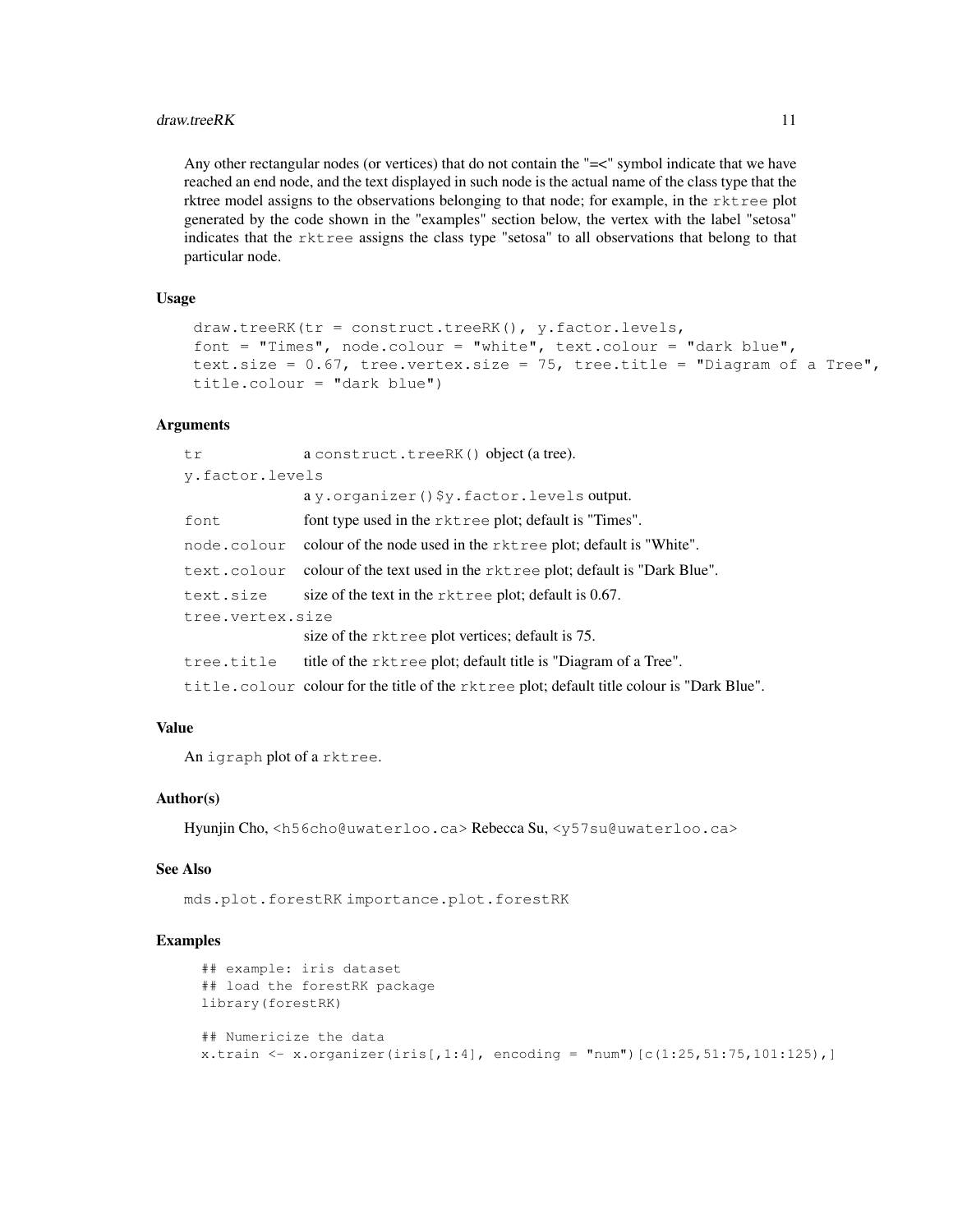```
y.train <- y.organizer(iris[c(1:25,51:75,101:125),5])$y.new
y.factor.levels <- y.organizer(iris[c(1:25,51:75,101:125),5])$y.factor.levels
## Construct a tree
# min.num.obs.end.node.tree is set to 5 by default;
# entropy is set to TRUE by default
tree.entropy <- construct.treeRK(x.train, y.train)
# Plot the tree
draw.treeRK(tree.entropy, y.factor.levels, font="Times",
            node.colour = "black", text.colour = "white", text.size = 0.7,
            tree.vertex.size = 100, tree.title = "Decision Tree",
            title.colour = "dark green")
```
ends.index.finder *Identifies numerical indices of the end nodes of a* rktree *from the matrix of hierarchical flags.*

#### Description

Identifies numerical indices of the end nodes of a rktree by closely examining the structure of the rktree flag (obtained via construct.treeRK()\$flag); the precise algorithm used is the following:

if m-th string in the list of  $rk$  ree flag is a substring of one or more of  $(m + 1)$ ,...,n-th strings in the list of flag, then the node represented by the m-th string of the flag is not an end node; otherwise, the node represented by the m-th string of the flag is the end node.

# Usage

```
ends.index.finder(tr.flag = matrix())
```
### Arguments

tr.flag a construct.treeRK() \$flag object or a similar flag matrix.

#### Value

A vector that lists the indices of the end nodes of a given rktree (indices that are consistent to the indices in x.node.list, y.new.node.list, and flag that are returned by the construct.treeRK function).

# Author(s)

Hyunjin Cho, <h56cho@uwaterloo.ca> Rebecca Su, <y57su@uwaterloo.ca>

### See Also

construct.treeRK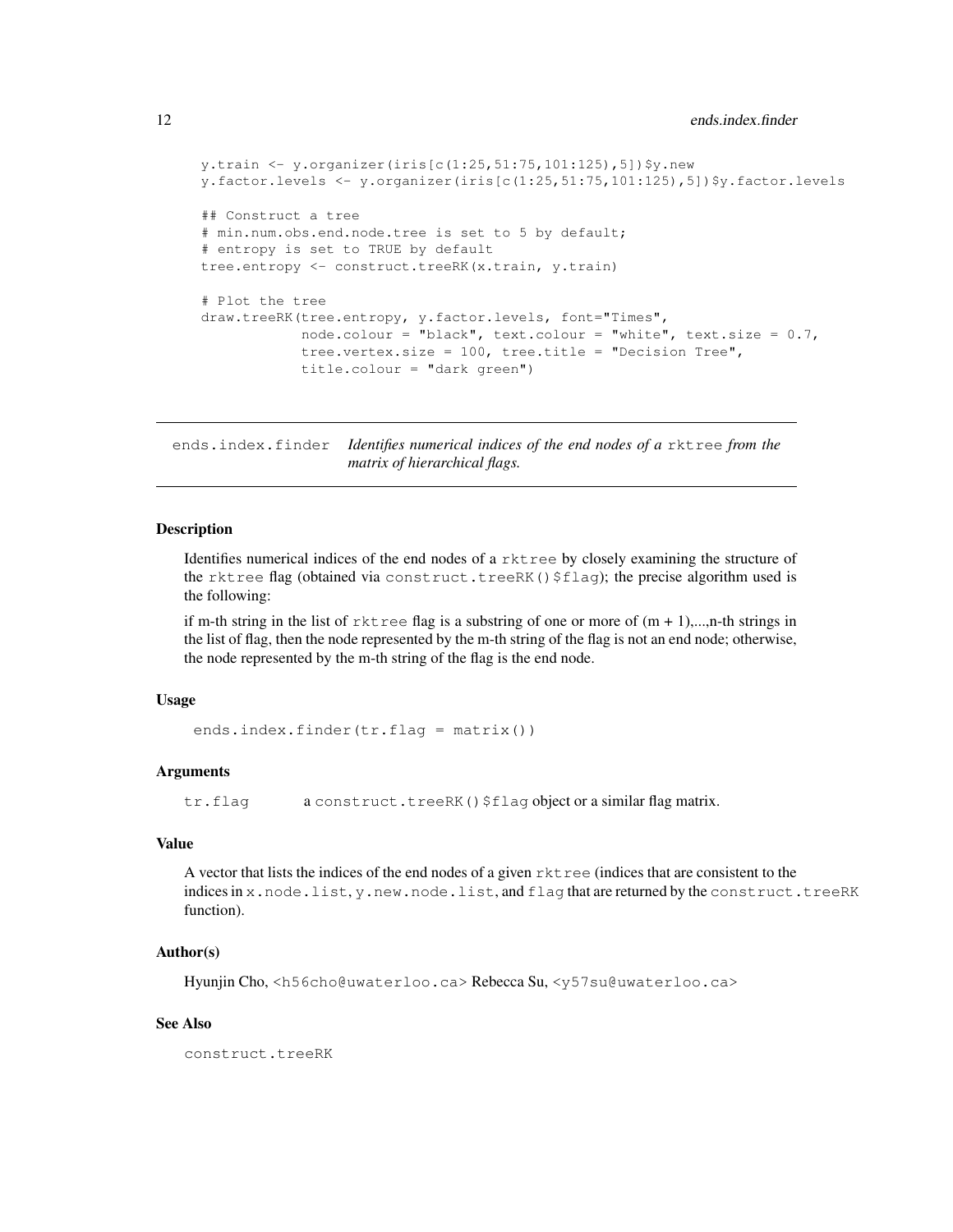#### forestRK  $\sim$  13

# Examples

```
## example: iris dataset
## load the forestRK package
library(forestRK)
# covariates of training data set
x.train <- x.organizer(iris[,1:4], encoding = "num")[c(1:25,51:75,101:125),]
y.train <- y.organizer(iris[c(1:25,51:75,101:125),5])$y.new
# Construct a tree
# min.num.obs.end.node.tree is set to 5 by default;
# entropy is set to TRUE by default
tree.entropy <- construct.treeRK(x.train, y.train)
# Find indices of end nodes of tree.entropy
end.node.index <- ends.index.finder(tree.entropy$flag)
```
forestRK *Builds up a random forest RK model based on the given (training) dataset*

# **Description**

Builds up a random forest RK model onto the given (training) dataset.

The functions bstrap and construct.treeRK are used inside this function. Once the call for bstrap generates bootstrap samples of the training dataset, then the function construct.treeRK is called in order to build a tree on each of those bootstrap dataset, to form a bigger forest.

Calling of this function internally loads the package rapportools; this is to allow the use of is.boolean method to check one of the stopping criteria.

#### Usage

```
forestRK(X = data.frame(), Y.new = c(),
        min.num.obs.end.node.tree = 5, nbags, samp.size, entropy = TRUE)
```
## **Arguments**

| X                         | a numericized data frame storing covariates of each observation contained in the<br>given (training) dataset (obtained via $x \cdot \text{organizer}(x)$ ); $x \cdot \text{should contain no}$<br>NA or NaN's. |  |
|---------------------------|----------------------------------------------------------------------------------------------------------------------------------------------------------------------------------------------------------------|--|
| Y.new                     | a vector storing the numericized class types of each observation contained in the<br>given (training) dataset X; Y, new should contain no NA or NaN's.                                                         |  |
| min.num.obs.end.node.tree |                                                                                                                                                                                                                |  |
|                           | the minimum number of observations that we want each end node of our rktree<br>to contain. Default is set to 5.                                                                                                |  |
| nbags                     | number of bootstrap samples that we want to generate to generate a forest.                                                                                                                                     |  |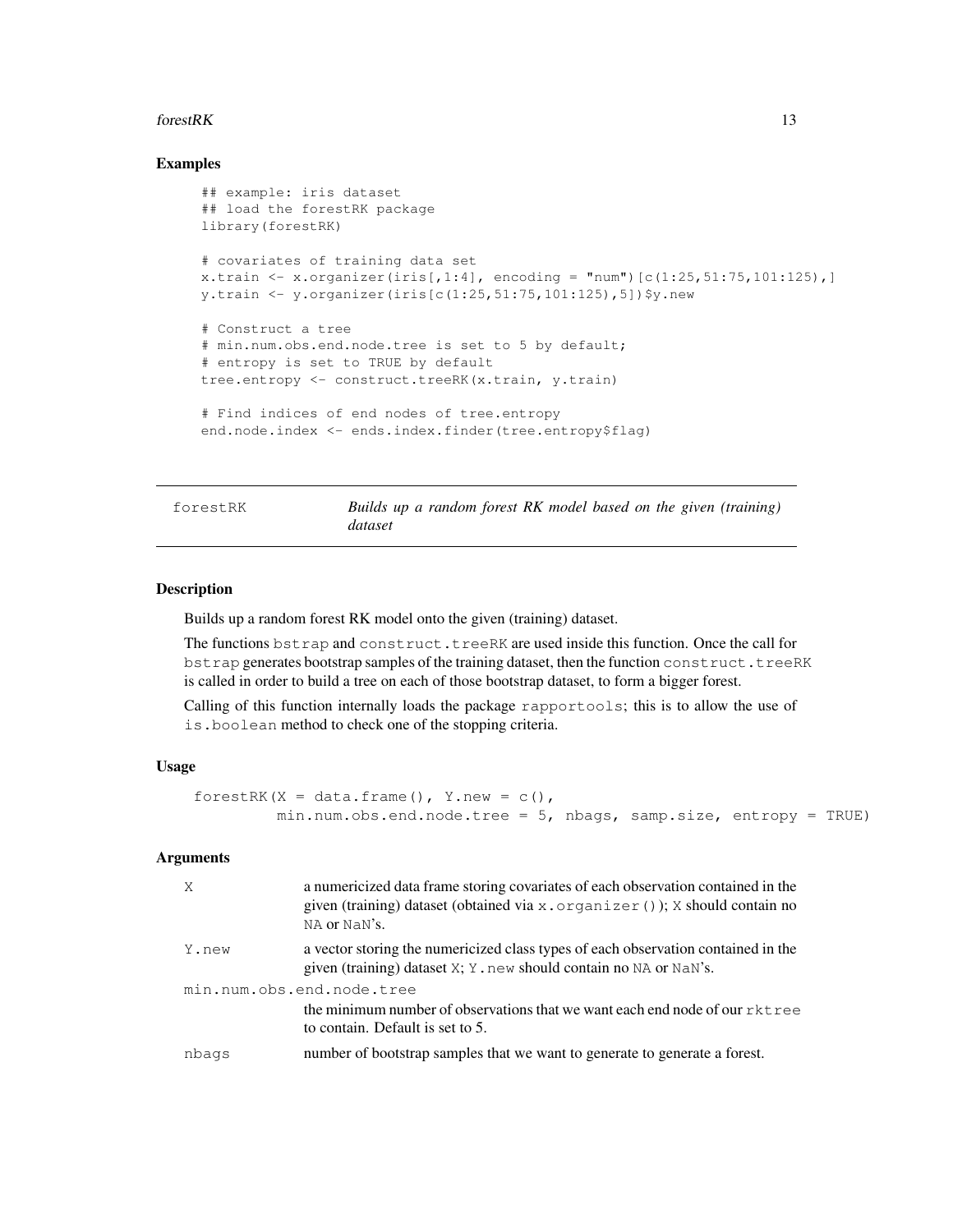14 forestRK

| samp.size | number of observations that we want each of our bootstrap samples to contain.    |
|-----------|----------------------------------------------------------------------------------|
| entropy   | TRUE if we use Entropy as the splitting criteria; FALSE if we use the Gini Index |
|           | for the splitting criteria. Default is set to TRUE.                              |

# Value

A list containing the following items:

| X                   | The original (training) dataset that was used to construct the random forest RK<br>model.                      |  |
|---------------------|----------------------------------------------------------------------------------------------------------------|--|
| forest.rk.tree.list |                                                                                                                |  |
|                     | A list of trees (construct.treeRK objects) contained in the forestRK<br>model.                                 |  |
| bootsamp.list       |                                                                                                                |  |
|                     | A list containing data frames of bootstrap samples that were generated from the<br>given (training) dataset X. |  |
| ent.status          | The value of the parameter entropy.                                                                            |  |

# Author(s)

Hyunjin Cho, <h56cho@uwaterloo.ca> Rebecca Su, <y57su@uwaterloo.ca>

# See Also

bstrap construct.treeRK

```
## example: iris dataset
## load the forestRK package
library(forestRK)
# covariates of training data set
x.train <- x.organizer(iris[,1:4], encoding = "num")[c(1:25,51:75,101:125),]
y.train <- y.organizer(iris[c(1:25,51:75,101:125),5])$y.new
# Implement forestRK function
# min.num.obs.end.node.tree is set to 5 by default;
# entropy is set to TRUE by default
# normally nbags and samp.size has to be much larger than 30 and 50
forestRK.1 <- forestRK(x.train, y.train, nbags = 30, samp.size = 50)
# extract the first tree in the forestRK.1 model
```

```
forestRK.1$forest.rk.tree.list[[1]]
```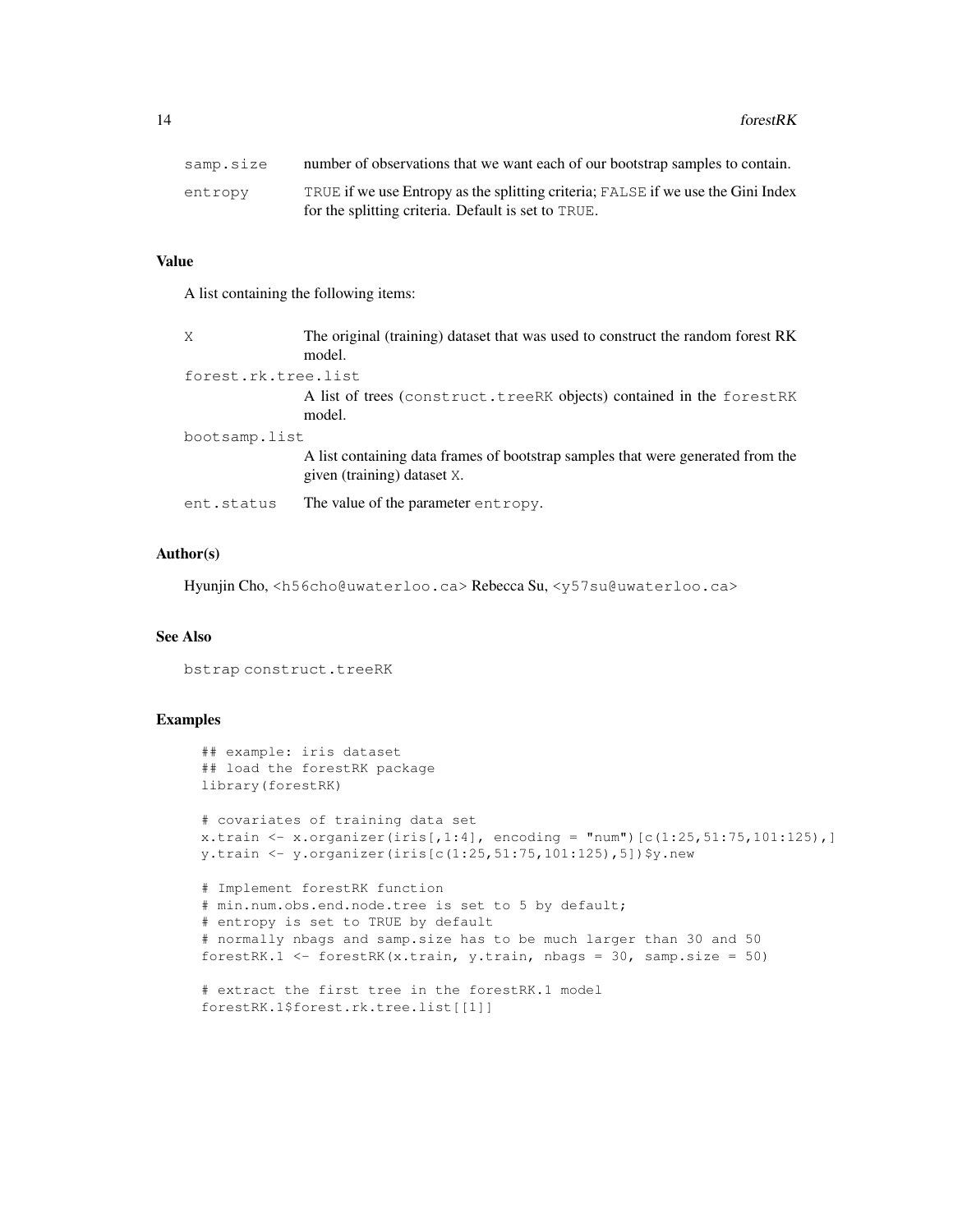get.tree.forestRK *Extracts the structure of one or more trees in a forestRK object*

## **Description**

Extracts structure of one or more trees from a forestRK object.

Each tree in the list are named by the exact indices of the tree; for example, if the code obj <-get.tree.forestRK(forestRK.1,tree.index=c(4,5,6)) was used to extract the structure of the 4th, 5th, and 6th trees in the forest, the user can retrieve the information pertains explicitly to the 4th tree in the forest by doing  $\circ b$  ["4"].

#### Usage

```
get.tree.forestRK(forestRK.object = forestRK(), tree.index=c())
```
### Arguments

forestRK.object

a forestRK object.

tree.index a vector of indices of the trees that we want to extract from the forestRK object.

#### Value

A list containing forestRK trees that have their indices specified in the function argument tree.index.

#### Author(s)

Hyunjin Cho, <h56cho@uwaterloo.ca> Rebecca Su, <y57su@uwaterloo.ca>

# See Also

forestRK

```
## example: iris dataset
## load the forestRK package
library(forestRK)
x.train <- x.organizer(iris[,1:4], encoding = "num")[c(1:25,51:75,101:125),]
y.train <- y.organizer(iris[c(1:25,51:75,101:125),5])$y.new
# random forest
# min.num.obs.end.node.tree is set to 5 by default;
# entropy is set to TRUE by default
# normally nbags and samp.size have to be much larger than 30 and 50
forestRK.1 <- forestRK(x.train, y.train, nbags = 30, samp.size = 50)
```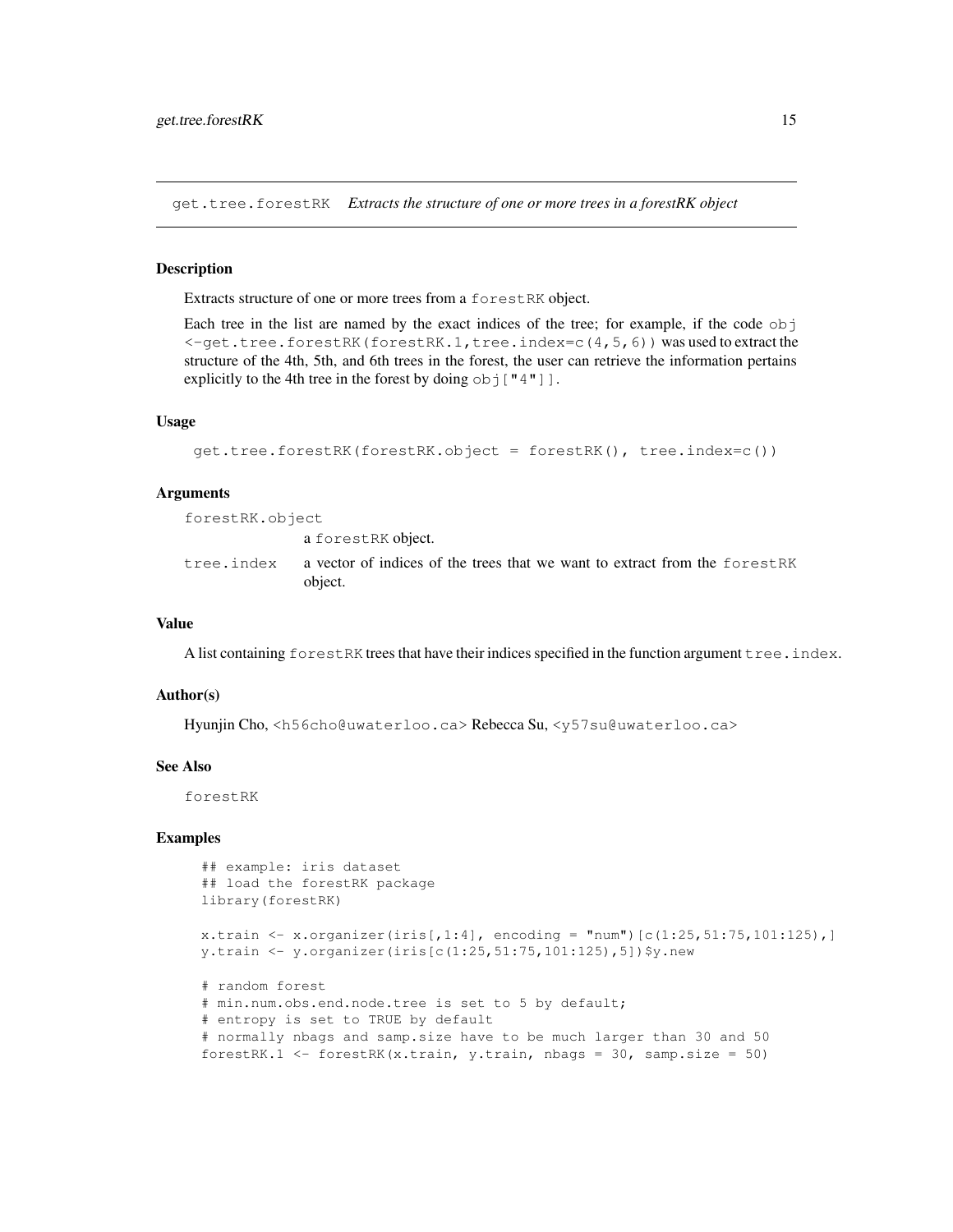```
# get tree
tree.index.ex \leftarrow c(1,3,8)
get.tree <- get.tree.forestRK(forestRK.1, tree.index = tree.index.ex)
get.tree[["8"]] # display the 8th tree of the random forest
```

```
importance.forestRK
```
*Calculates Gini Importance or Mean Decrease Impurity (same algorithm is used in 'scikit-learn') of each covariate that we consider in the* forestRK *model*

#### Description

Calculates Gini Importance of each covariate considered in the forestRK model, and list them in the order of most important to the least important.

The Gini Importance or Mean Decrease in Impurity algorithm is also used in 'scikit-learn'. Gini Importance is defined as the total decrease in node impurity averaged over all trees of the ensemble, where the decrease in node impurity is obtained after weighting by the probability for an observation to reach that node (which is approximated by the proportion of samples reaching that node).

#### Usage

importance.forestRK(forestRK.object = forestRK())

#### Arguments

forestRK.object a forestRK object.

#### Value

A list containing the following items:

importance.covariate.names

a vector of names of the covariates of our dataset ordered from the most important to the least important.

average.decrease.in.criteria.vec

a vector storing the average decrease in the weighted splitting criteria by each covariate that was calculated across all trees in the forestRK object; the numbers are ordered from the highest average decrease in criteria (importance) to the lowest, so the i-th importance number from this vector pertains to the i-th covariate listed in the vector output importance.covariate.names.

ent.status status of the parameter entropy; TRUE if Entropy is used for splitting critera, FALSE if Gini Index is used instead.

x.original a numericized data frame storing covariates of each observation from the given (training) dataset that was used to construct the forestRK object in the beginning of the forestRK function call.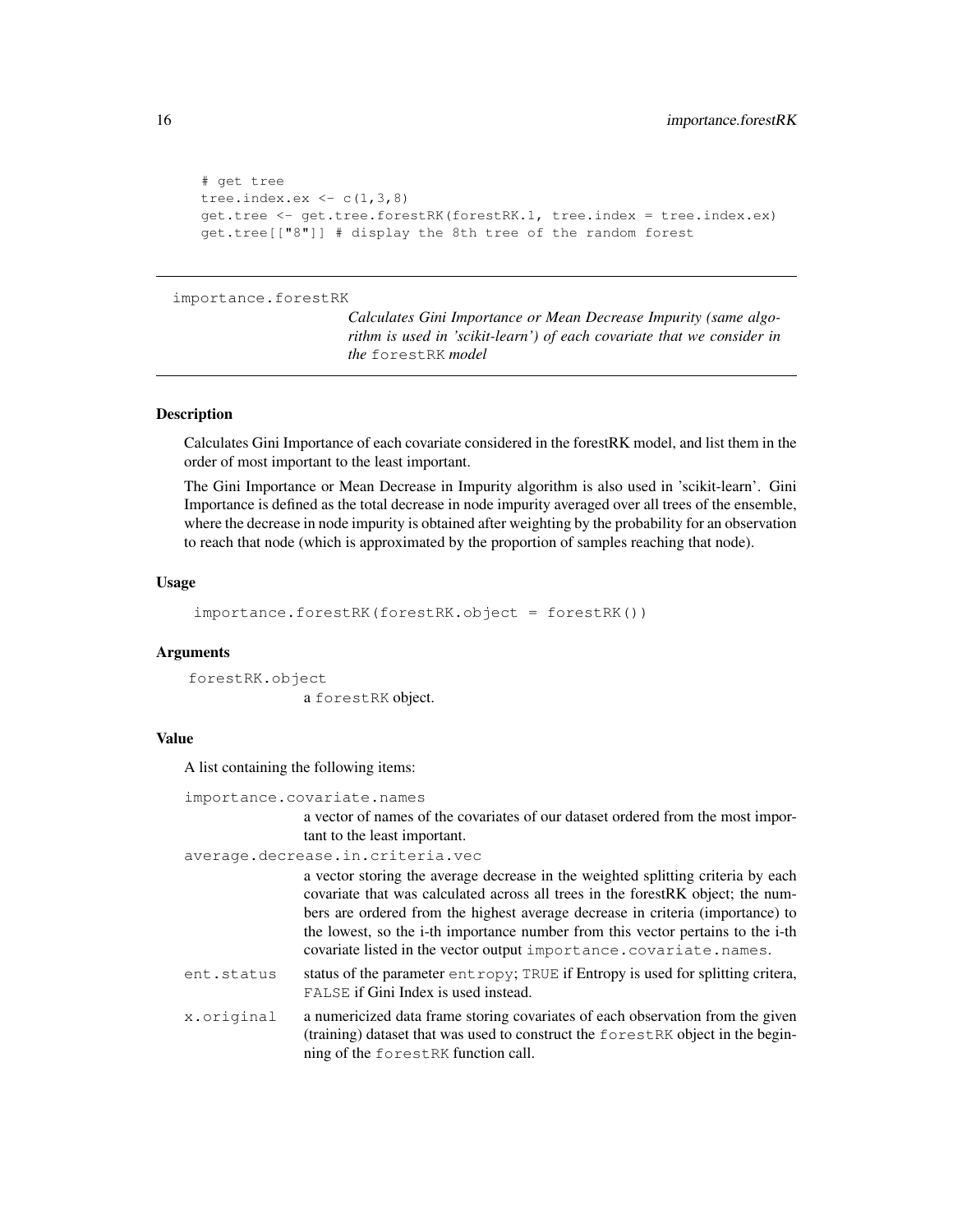## Author(s)

Hyunjin Cho, <h56cho@uwaterloo.ca> Rebecca Su, <y57su@uwaterloo.ca>

# See Also

forestRK

# Examples

```
## example: iris dataset
## load the forestRK package
library(forestRK)
## numericize the data
x.train <- x.organizer(iris[,1:4], encoding = "num")[c(1:25,51:75,101:125),]
y.train <- y.organizer(iris[c(1:25,51:75,101:125),5])$y.new
# random forest
# min.num.obs.end.node.tree is set to 5 by default;
# entropy is set to TRUE by default
# typically the nbags and samp.size has to be much larger than 30 and 50
forestRK.1 <- forestRK(x.train, y.train, nbags=30, samp.size=50)
# execute importance.forestRK function
imp <- importance.forestRK(forestRK.1)
```
importance.plot.forestRK

*Generates importance* ggplot *of the covariates considered in the* forestRK *model*

### Description

Generates importance ggplot of the covariates considered in the forestRK model.

When the number of covariates under consideration is huge, it can be pretty difficult to read the covariate name from this plot. In this case, user can identify the name of the covariate that he or she is interested in by extracting importance.covariate.names from the importance.forestRK.object that was used in the function call. importance.covariate.names lists the original names of the covariates after ordering them from the most important to the least important. So for example, the exact name of the covariate that has the second highest importance would be the second element of the vector importance.covariate.names, and so on.

# Usage

```
importance.plot.forestRK(importance.forestRK.object = importance.forestRK(),
                         colour.used = "dark green", fill.colour = "dark green",
                         label.size = 10
```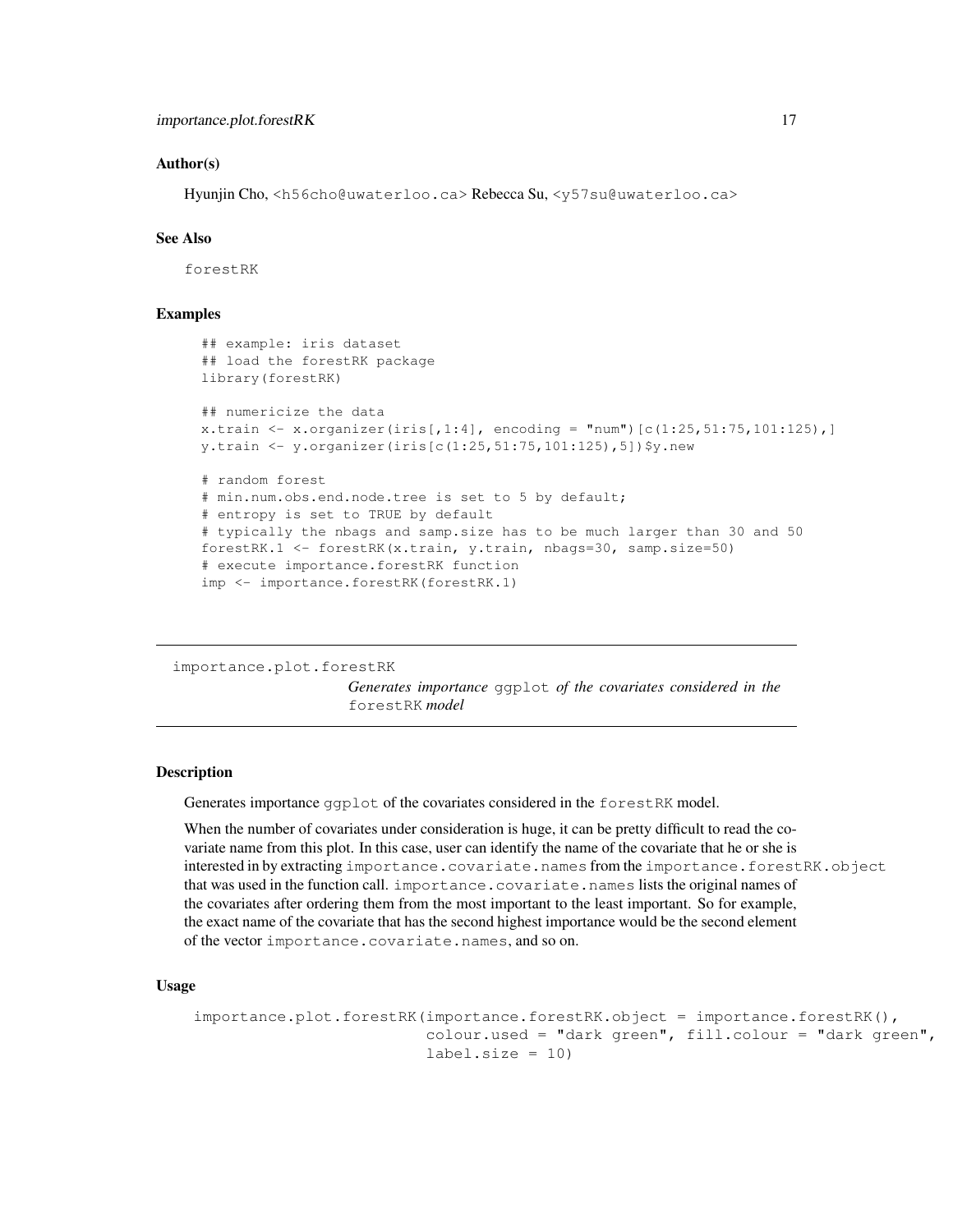## **Arguments**

| importance.forestRK.object |                                                                                                                       |  |
|----------------------------|-----------------------------------------------------------------------------------------------------------------------|--|
|                            | an importance. forestRK object.                                                                                       |  |
|                            | colour. used colour used for the border of the importance plot; default is "dark green".                              |  |
|                            | fill.colour colour used to fill the bars of the importance plot; default is "dark green" (yes, I<br>like dark green). |  |
| label.size                 | size of the labels; default is set to 10.                                                                             |  |

# Value

An importance plot of the covariates considered in the forestRK model, ordered from the most important covariate to the least important covariate.

# Author(s)

Hyunjin Cho, <h56cho@uwaterloo.ca> Rebecca Su, <y57su@uwaterloo.ca>

### See Also

forestRK

# Examples

```
## example: iris dataset
## load the forestRK package
library(forestRK)
## numericize the data
x.train <- x.organizer(iris[,1:4], encoding = "num")[c(1:25,51:75,101:125),]
y.train <- y.organizer(iris[c(1:25,51:75,101:125),5])$y.new
# random forest
# min.num.obs.end.node.tree is set to 5 by default;
# entropy is set to TRUE by default
# typically the nbags and samp.size has to be much larger than 30 and 50
forestRK.1 <- forestRK(x.train, y.train, nbags = 30, samp.size = 50)
# execute forestRK.importance function
imp <- importance.forestRK(forestRK.1)
# generate importance plot
```
importance.plot.forestRK(imp)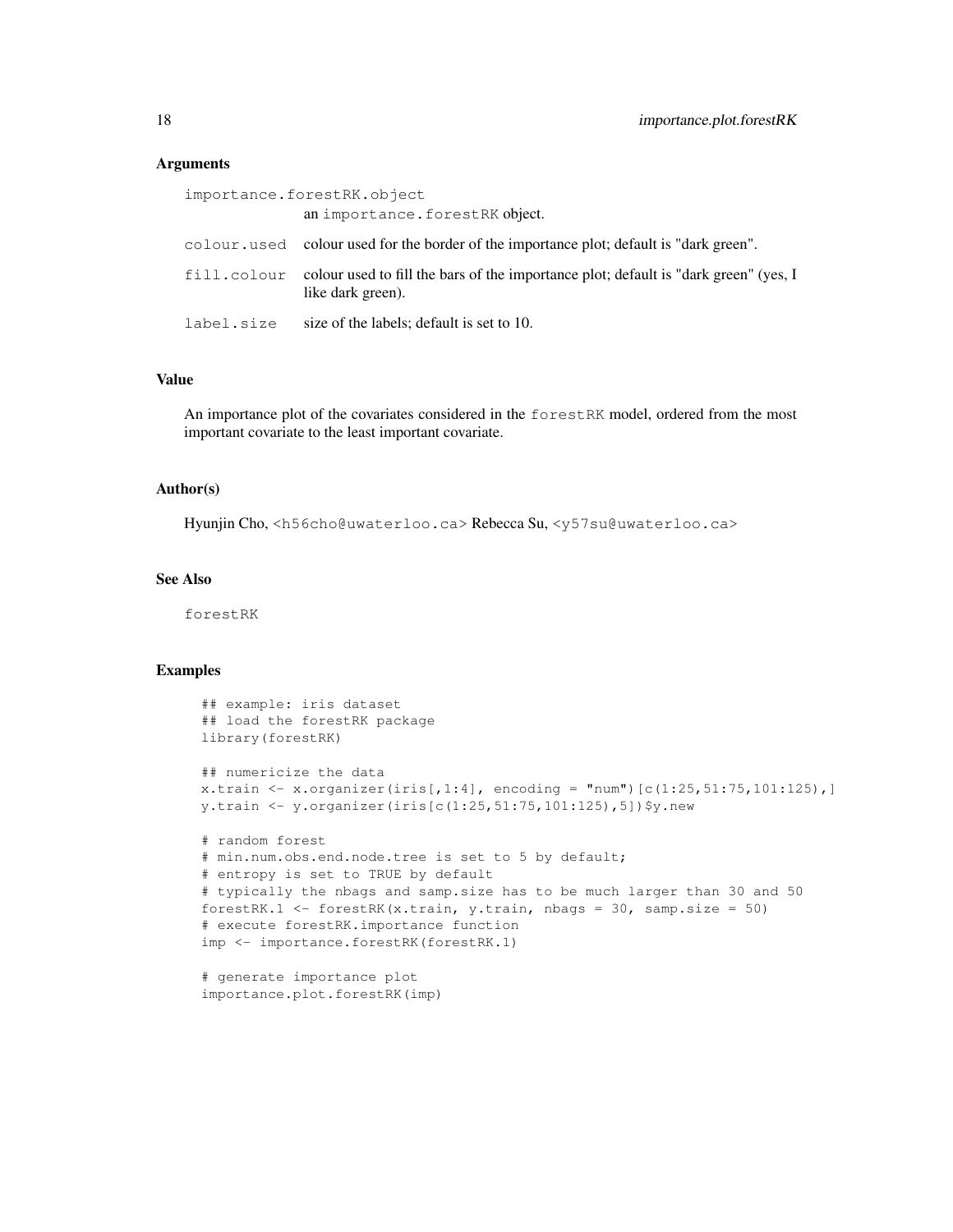mds.plot.forestRK *Makes 2D MDS (multidimensional scaling)* ggplot *of the test observations based on the predictions from a* forestRK *model.*

## Description

Plots 2D MDS (Multi-Dimensional Scaling) ggplot of the test observations based on the provided forestRK model, and each test observation is colour coded by their predicted class types.

The plot also has legends that tells user which colour pertains to which predicted class type.

The existing R functions dist and cmdscale were used in this function to compute the Multi-Dimensional Scales of the test data.

# Usage

```
mds.plot.forestRK(pred.forestRK.object = pred.forestRK(),
 plot.title ="MDS Plot of Test Data Colour Coded by Forest RK Model Predictions",
 xlab ="First Coordinate", ylab = "Second Coordinate",
 colour.lab = "Predictions By The Random Forest RK Model")
```
#### Arguments

pred.forestRK.object

a pred.forestRK() object.

| plot.title | an user specified title for the mds plot; the default is "MDS Plot of Test Data<br>Colour Coded by Forest RK Model Predictions".     |
|------------|--------------------------------------------------------------------------------------------------------------------------------------|
| xlab       | label for the x-axis of the plot; the default is "First Coordinate".                                                                 |
| ylab       | label for the y-axis of the plot; the default is "Second Coordinate".                                                                |
| colour.lab | label title for the legend that specifies categories for each colour; the default is<br>"Predictions By The Random Forest RK Model". |

#### Value

A multidimensional scaling ggplot (2D) of the test observations, colour coded by their predicted class types.

# Author(s)

Hyunjin Cho, <h56cho@uwaterloo.ca> Rebecca Su, <y57su@uwaterloo.ca>

# See Also

forestRK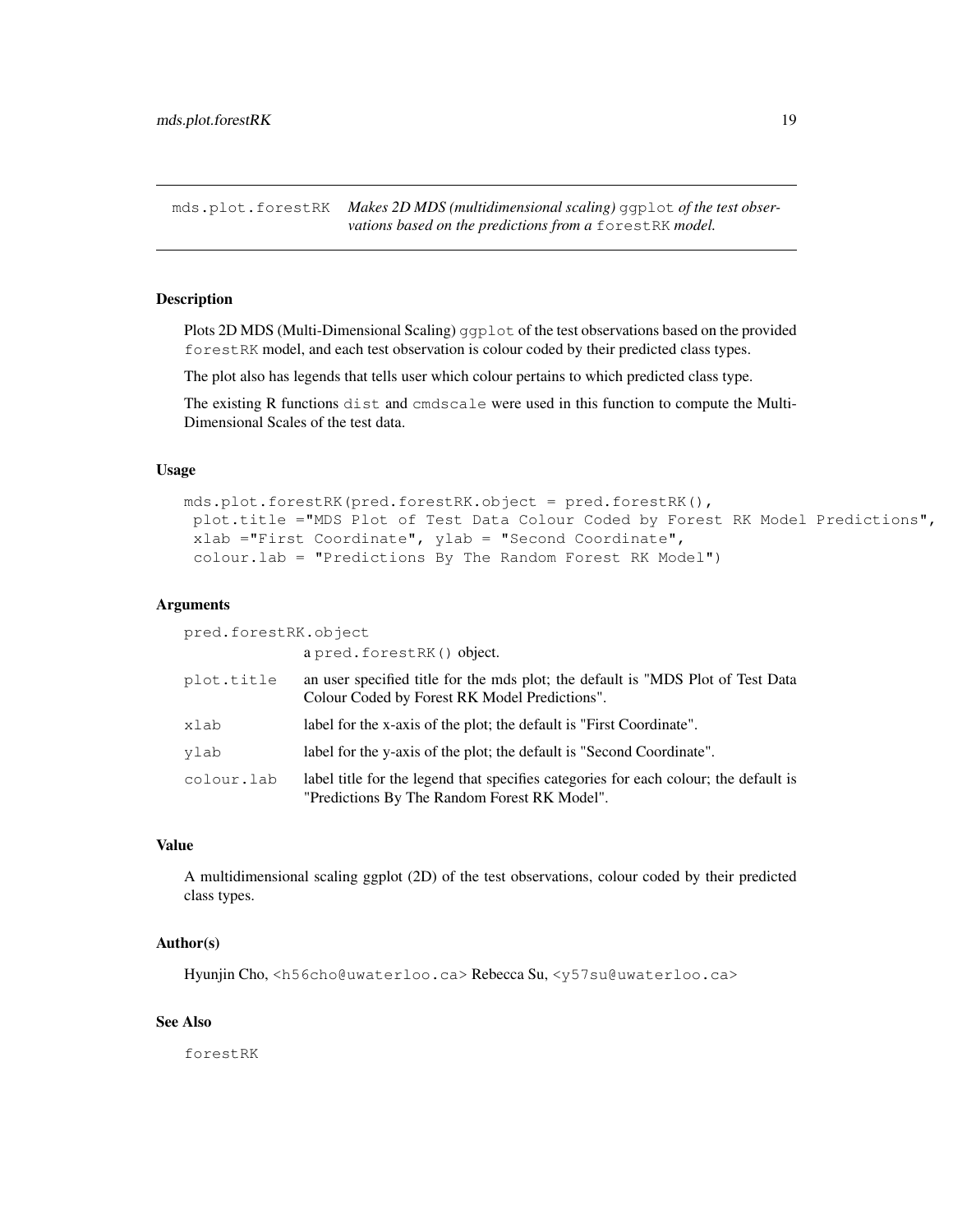# Examples

```
## example: iris dataset
## load the forestRK package
library(forestRK)
x.train <- x.organizer(iris[,1:4], encoding = "num")[c(1:25,51:75,101:125),]
x.test \le x.organizer(iris[,1:4], encoding = "num")[c(26:50,76:100,126:150),]
y.train <- y.organizer(iris[c(1:25,51:75,101:125),5])$y.new
y.factor.levels <- y.organizer(iris[c(1:25,51:75,101:125),5])$y.factor.levels
# min.num.obs.end.node.tree is set to 5 by default;
# entropy is set to TRUE by default
# typically the nbags and samp.size has to be much larger than 30 and 50
pred.forest.rk <- pred.forestRK(x.test = x.test,
                                x.training = x.train, y.training = y.train,nbags = 30, samp.size = 50,
                                y.factor.levels = y.factor.levels)
# generate a classical mds plot of test observations
# and colour code them by the predicted class
mds.plot.forestRK(pred.forest.rk)
```
pred.forestRK *Make predictions on the test data based on the forestRK model constructed from the training data*

# **Description**

Makes predictions on the test dataset based on the forestRK model constructed from the training dataset.

Please be aware that, the test data points in test.prediction.df.list , pred.for.obs.forest.rk, and num.pred.for.obs.forest.rk are re-ordered by the increasing original index number (the original rownames) of those test observations. So if you shuffled the data before seperating them into a training and a test set, the order of the data points in which they are presented under the attribute test.prediction.df.list, pred.for.obs.forest.rk, and num.pred.for.obs.forest.rk may not be same as the shuffled order of your original test set.

Calling of this function internally loads the package rapportools; this is to allow the use of is.boolean method to check one of the stopping criteria in the beginning.

The basic mechanism behind pred.forestRK function is the following:

When the function is called, it calls forestRK function after passing the user-specified training data as an argument, in order to first generate the forestRK object. After that, the function uses pred.treeRK function to make predictions on the test observations based on each individual tree in the forestRK object. Once the individual prediction from each tree are obtained for all of the test observations, the function stores those individual predictions under a big dataframe. Once that data frame is complete, then the function collapses the results by the rule of the majority votes. For example, for the m-th observation from the test set, if the most frequently predicted class type for that m-th test observation by all of the rkTrees in the forest is class type 'A', then by the rule of the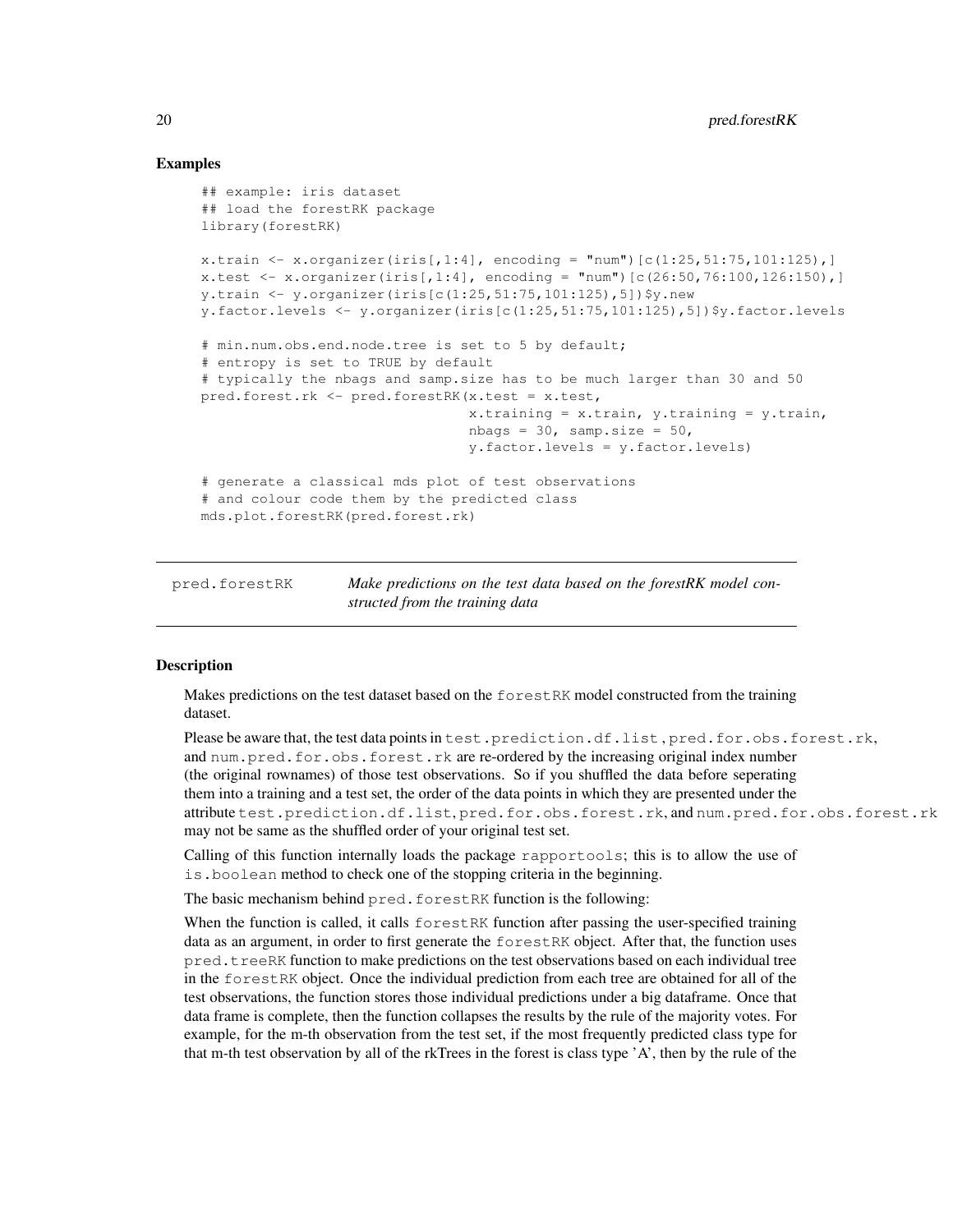# pred.forestRK 21

majority votes, the pred. forestRK function will assign class 'A' as the predicted class type for that m-th test observation based on the forestRK model.

# Usage

```
pred.forestRK(x.test = data.frame(), x.training = data.frame(),
              y.training = c(), y.factor.levels,
              min.num.obs.end.node.tree = 5,
              nbags, samp.size, entropy = TRUE)
```
# Arguments

| x.test          | a numericized data frame of covariates of the data points on which we want to<br>make our predictions (typically the test observations); x.test can be obtained<br>by applying the x.organizer () function. x.test should contain no NA or<br>NaN's.      |
|-----------------|-----------------------------------------------------------------------------------------------------------------------------------------------------------------------------------------------------------------------------------------------------------|
| x.training      | a numericized data frame of covariates of data points from which we build our<br>forestRK model (typically the training observations); x.training can be<br>obtained by applying the x.organizer () function. x.trainingshould<br>contain no NA or NaN's. |
| y.training      | a vector that stores numericized class types of the training data points; y.training<br>should contain no NA or NaN's.                                                                                                                                    |
|                 | min.num.obs.end.node.tree<br>the minimum number of observations that we want each end node of our rktree<br>to contain. Default is set to 5.                                                                                                              |
| nbags           | the number of bootstrap samples that we want to generate to form a forest-RK.                                                                                                                                                                             |
| samp.size       | the number of data points that we want each of our bootstrap sample to contain.                                                                                                                                                                           |
| y.factor.levels |                                                                                                                                                                                                                                                           |
|                 | a vector of original names of all class types that the user considers in his or her<br>study (can be obtained via y. organizer () \$y. factor. levels)                                                                                                    |
| entropy         | TRUE if we use Entropy as the splitting criteria; FALSE if we use the Gini Index<br>for the splitting criteria. Default is set to TRUE.                                                                                                                   |

# Value

A list containing the following items:

| x.test    | the original test dataset that we used to make predictions.                         |
|-----------|-------------------------------------------------------------------------------------|
|           | df.of.predictions.for.all.observations                                              |
|           | a data frame storing predicted class types for all test observations from each tree |
|           | in the forest; each row of this data frame pertains to individual test observation, |
|           | and each column pertain to a specific tree from the forest RK model. This           |
|           | data frame stores predicted (numericized) class type of each test observation       |
|           | from each tree in the forestrak model.                                              |
| forest.rk | a forest RK object that was generated in the beginning of the function call.        |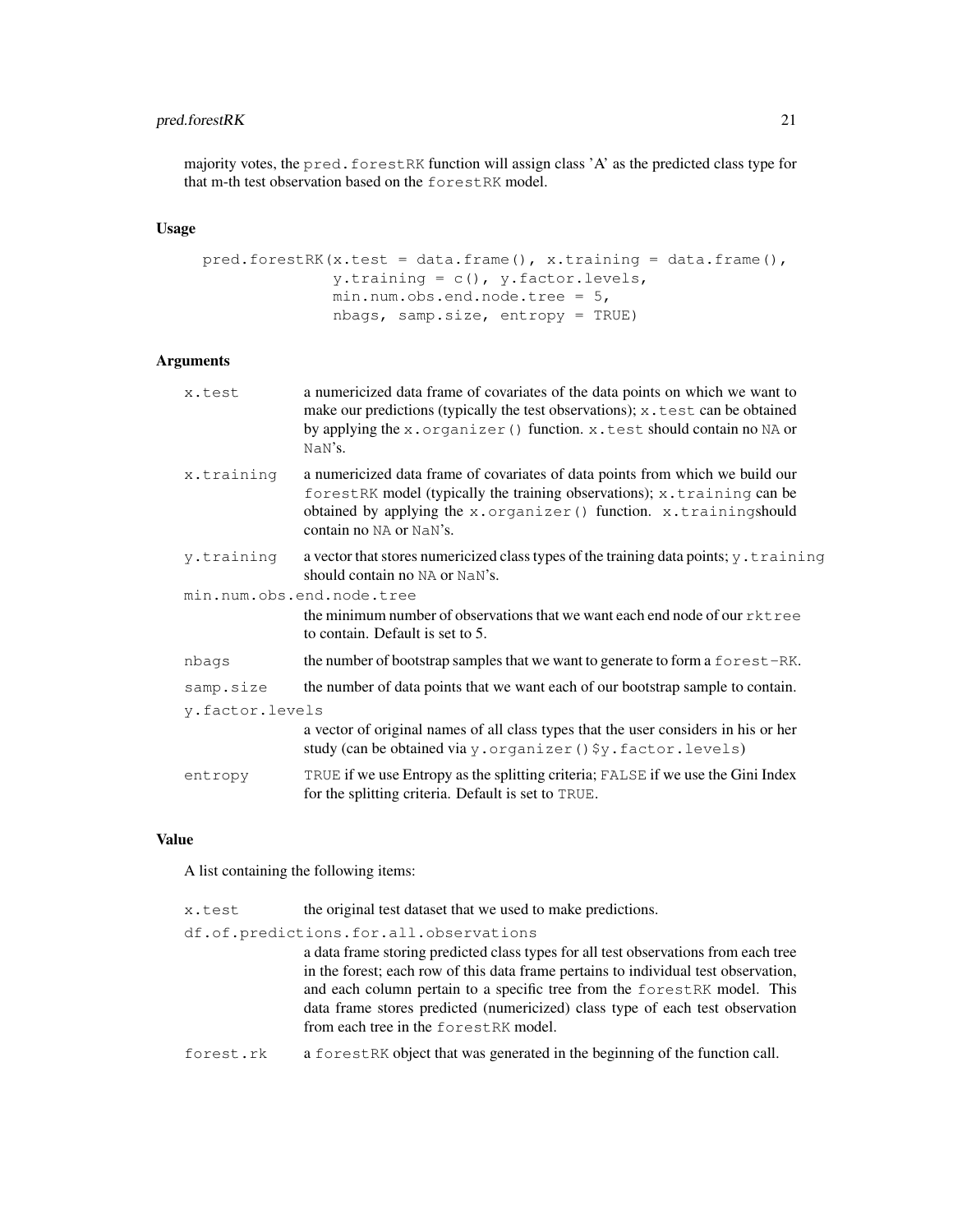#### test.prediction.df.list

a list of data frames storing the prediction.df's (the data frame that can be obtained via pred.treeRK() \$prediction.df) of the test observations that were generated from each tree in the forestRK model. Note that the test data points in test.prediction.df.list are re-ordered by the increasing original observation index number.

# pred.for.obs.forest.rk

a vector that stores the actual predicted class labels of the test observations instead of their numericized (integer) class types. Note that the test data points in pred.for.obs.forest.rk are re-ordered by the increasing original observation index number.

num.pred.for.obs.forest.rk

the numericized version of pred.for.obs.forest.rk. Note that the test data points in num.pred.for.obs.forest.rk are re-ordered by the increasing original observation index number.

#### Author(s)

Hyunjin Cho, <h56cho@uwaterloo.ca> Rebecca Su, <y57su@uwaterloo.ca>

#### See Also

pred.treeRK forestRK

```
## example: iris dataset
## load the forestRK package
library(forestRK)
## numericize the data
x.train <- x.organizer(iris[,1:4], encoding = "num")[c(1:25,51:75,101:125),]
x.test \le x.organizer(iris[,1:4], encoding = "num")[c(26:50,76:100,126:150),]
y.train <- y.organizer(iris[c(1:25,51:75,101:125),5])$y.new
y.factor.levels <- y.organizer(iris[c(1:25,51:75,101:125),5])$y.factor.levels
## make prediction from a random forest RK model
## typically the nbags and samp.size has to be much larger than 30 and 50
pred.forest.rk <- pred.forestRK(x.test = x.test, x.training = x.train,
                                y.training = y.train,
                                y.factor.levels,
                                min.num.obs.end.node.tree = 6,
                                nbags = 30, samp.size = 50, entropy = FALSE)
pred.forest.rk$test.prediction.df.list[[10]]
pred.forest.rk$pred.for.obs.forest.rk # etc....
```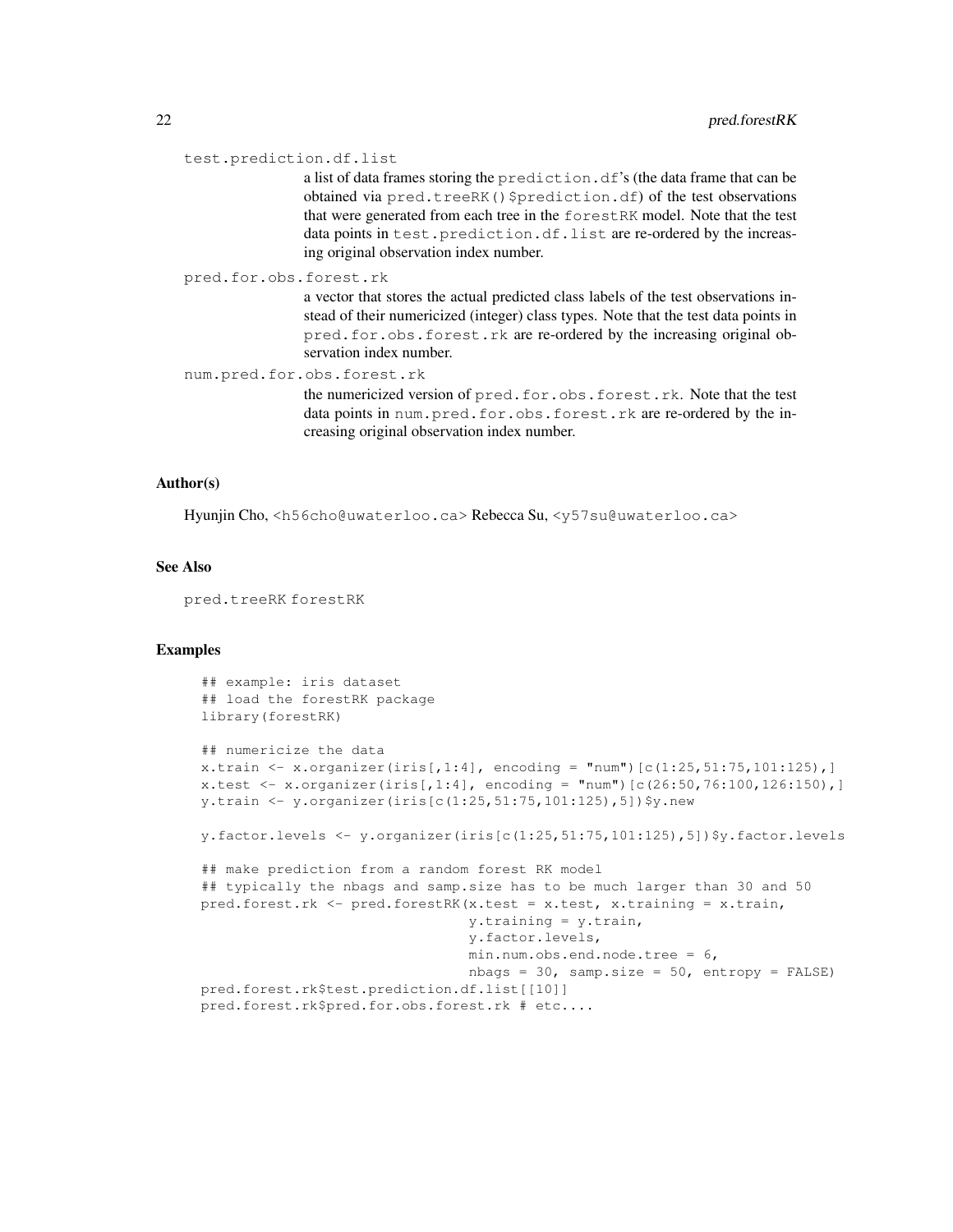## Description

Makes predictions on the observations in the test dataset based on the rktree model constructed from the training dataset.

Please be aware that, at the end of the pred.treeRK function, the test data points in prediction.df are re-ordered by the increasing original index number (the original rownames) of those test observations. So if you shuffled the data before seperating them into a training and a test set, the order of the data points in which they are presented under the data frame prediction.df may not be same as the shuffled order in your original test set.

Users of this function may be interested in identifying the original name of the numericized predicted class type shown in the last column of data frame prediction.df. This can easily be done by extracting the attribute y.factor.levels from the y.organizer object. For example, if the data frame prediction.df indicates that the predicted class type of the 1st test observation is "2", that means the actual name of the predicted class type for that 1st test observation is indicated as the 2nd element of the vector y.organizer.object \$y.factor.levels that we can obtain during the data cleaning phase.

The pred.treeRK function makes a use of the list of hierarchical flags generated by the construct.treeRK function; the function uses the list of hierarchical flag as a guide to how it should split the test set to make predictions. The function pred.treeRK itself actually generates a list of hierarchical flag of its own as it splits the test set, and at the end of the function  $pred$ .  $treeRK$  tries to match the list of hierarchical flag it generated with the list of hierarchical flag from the construct.treeRK function. If the two flags match exactly, then it is a good sign since this would imply that the splitting on the test set was done in the manner consistent with how the training set was split when the rkTree in question was built. If there is any difference in the two flags, however, this is not a good sign since it would signal that the splitting on the test set has done in a different manner than how the splitting was done on the training set; if the mismatch occurs, the pred.treeRK function will stop and throw an error. For more information about the hierarchical flags of a  $\text{rkTree}$ , please see the construct.treeRK section of this documentation.

#### Usage

 $pred.treeRK(X = data.frame(), rktree = construct.treeRK())$ 

#### Arguments

| X      | a numericized data frame of covariates of the test observations or the observa-<br>tions that we want to make predictions for (obtained via $x \cdot \text{organizer}()$ ). X<br>should contain no NA or NaN's. |
|--------|-----------------------------------------------------------------------------------------------------------------------------------------------------------------------------------------------------------------|
| rktree | a construct.treeRK object.                                                                                                                                                                                      |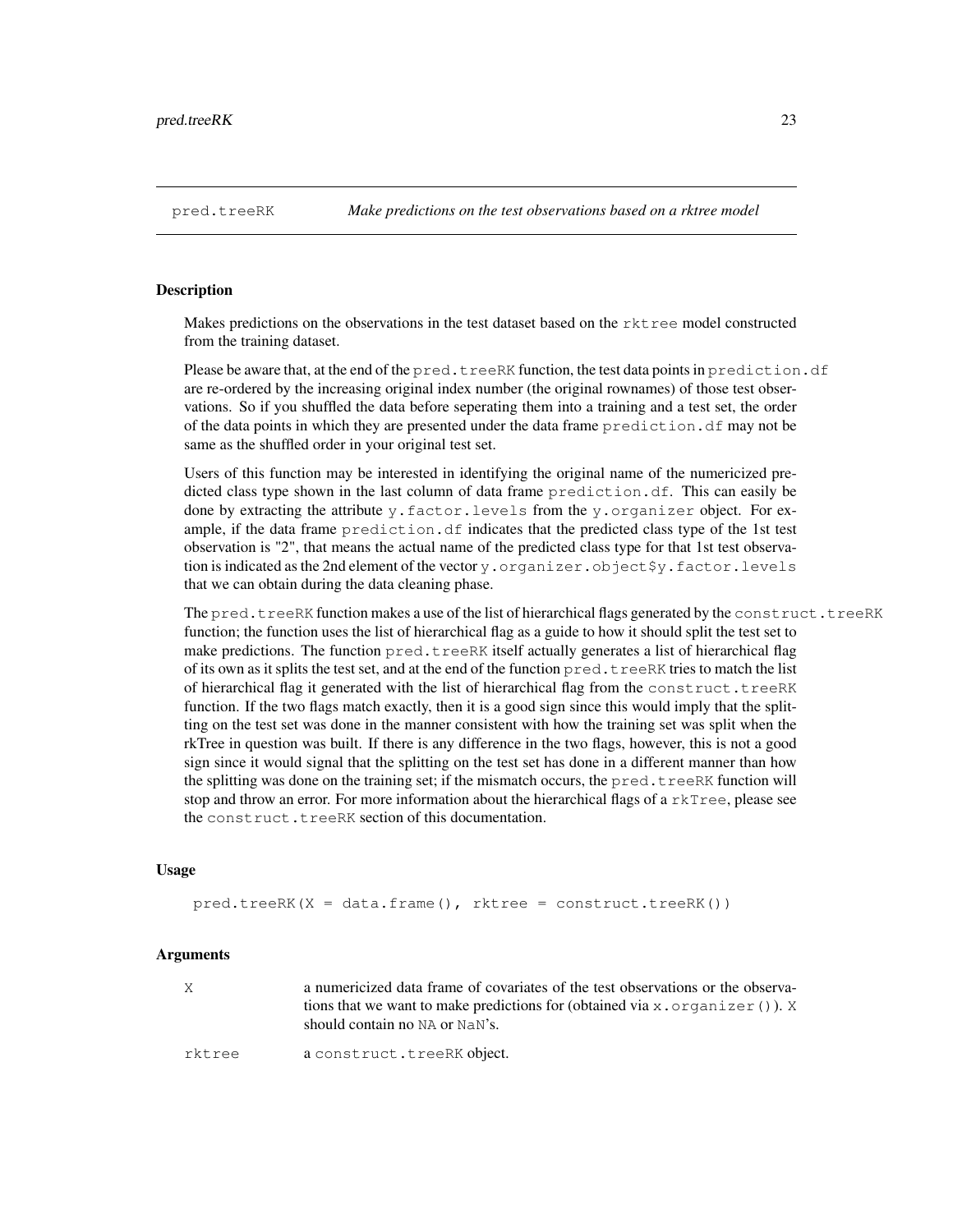A list containing the following items:

prediction.df

|           | a data frame of test observations. If prediction, df has n columns, the first<br>$n-1$ columns will contain the numericized covariates of the test observations,<br>and the very last n-th column will contain the predicted numericized class type<br>for each of those test observations. Note that, at the end of the pred.treeRK<br>function, the test data points in prediction. df are re-ordered by the increas-<br>ing original observation index number. |
|-----------|-------------------------------------------------------------------------------------------------------------------------------------------------------------------------------------------------------------------------------------------------------------------------------------------------------------------------------------------------------------------------------------------------------------------------------------------------------------------|
| flaq.pred | the hierarchical flag of splits performed on the test set by applying the rktree<br>model in question.                                                                                                                                                                                                                                                                                                                                                            |
|           |                                                                                                                                                                                                                                                                                                                                                                                                                                                                   |

# Author(s)

Hyunjin Cho, <h56cho@uwaterloo.ca> Rebecca Su, <y57su@uwaterloo.ca>

# See Also

pred.forestRK

```
## example: iris dataset
## load the forestRK package
library(forestRK)
## numericize the data
x.train <- x.organizer(iris[,1:4], encoding = "num")[c(1:25, 51:75, 101:125),]
x.test <- x.organizer(iris[,1:4], encoding = "num")[c(26:50,76:100,126:150),]
y.train <- y.organizer(iris[c(1:25,51:75,101:125),5])$y.new
## Construct a tree
# min.num.obs.end.node.tree is set to 5 by default;
# entropy is set to TRUE by default
tree.entropy <- construct.treeRK(x.train, y.train)
tree.gini <- construct.treeRK(x.train, y.train,
                             min.num.obs.end.node.tree = 6, entropy = FALSE)
## Make predictions on the test set based on the constructed rktree model
# last column of prediction.df stores predicted class on the test observations
# based on a given rktree
prediction.df <- pred.treeRK(X = x.test, tree.entropy)$prediction.df
flag.pred <- pred.treeRK(X = x.test, tree.entropy)$flag.pred
```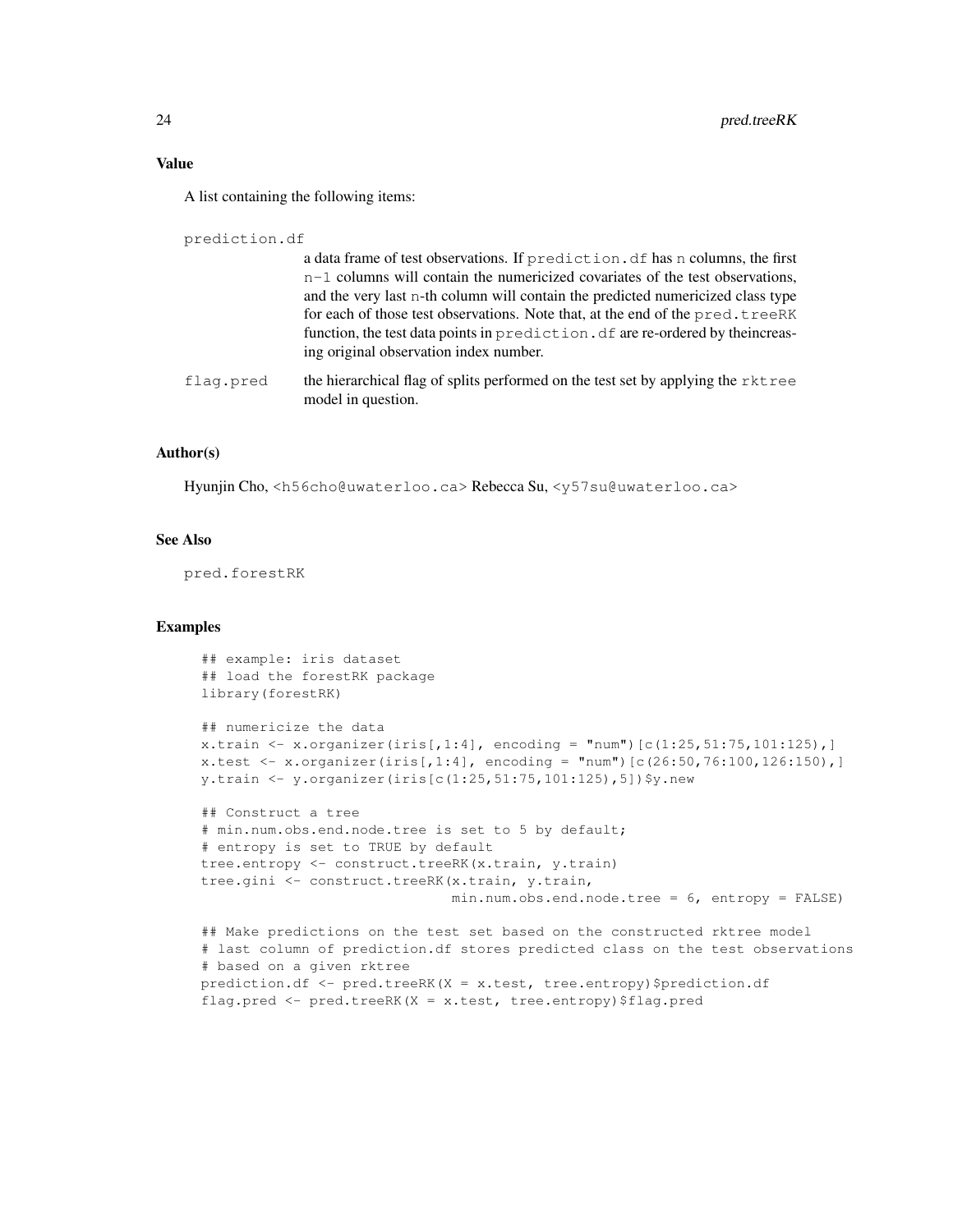var.used.forestRK *Extract the list of covariates used to perform the splits to generate a particular tree(s) in a* forestRK *object*

# Description

Spits out the list of covariates used to perform the splits to generate a particular tree(s) in a  $f$ o $r$ estRK object that the user provided.

The function extracts the list of names of covariates used in splits to construct a single or a multiple numbers of trees from a forestRK object. The var.used.forestRK displays the actual name of the covariate used for each split (not their numericized ones), consistent to the exact order of the split; for instance, the 1st element of the vector covariate.used.for.split.tree [["6"]] from the example below is the covariate on which the 1st split had occured while the 6th tree in the forestRK.1 object was built.

Each vector in the list are named by the exact indices of the tree; for example, if the code obj <-var.used.forestRK(forestRK.1,tree.index=c(4,5,6)) is used to extract the list of covariates used for splitting to construct 4th, 5th, and 6th trees in the forest, and the user can retrieve the information pertains explicitly to the 6th tree in the forest by doing  $\circ \circ j$  [["6"]].

#### Usage

var.used.forestRK(forestRK.object = forestRK(), tree.index =  $c()$ )

#### Arguments

forestRK.object a forestRK object. tree.index a vector storing the indices of the trees that we are interested to examine.

# Value

A list of vectors that stores the names of covariates on which each split was performed to construct the specific tree(s) in a forestRK model that the user provided.

#### Author(s)

Hyunjin Cho, <h56cho@uwaterloo.ca> Rebecca Su, <y57su@uwaterloo.ca>

# See Also

forestRK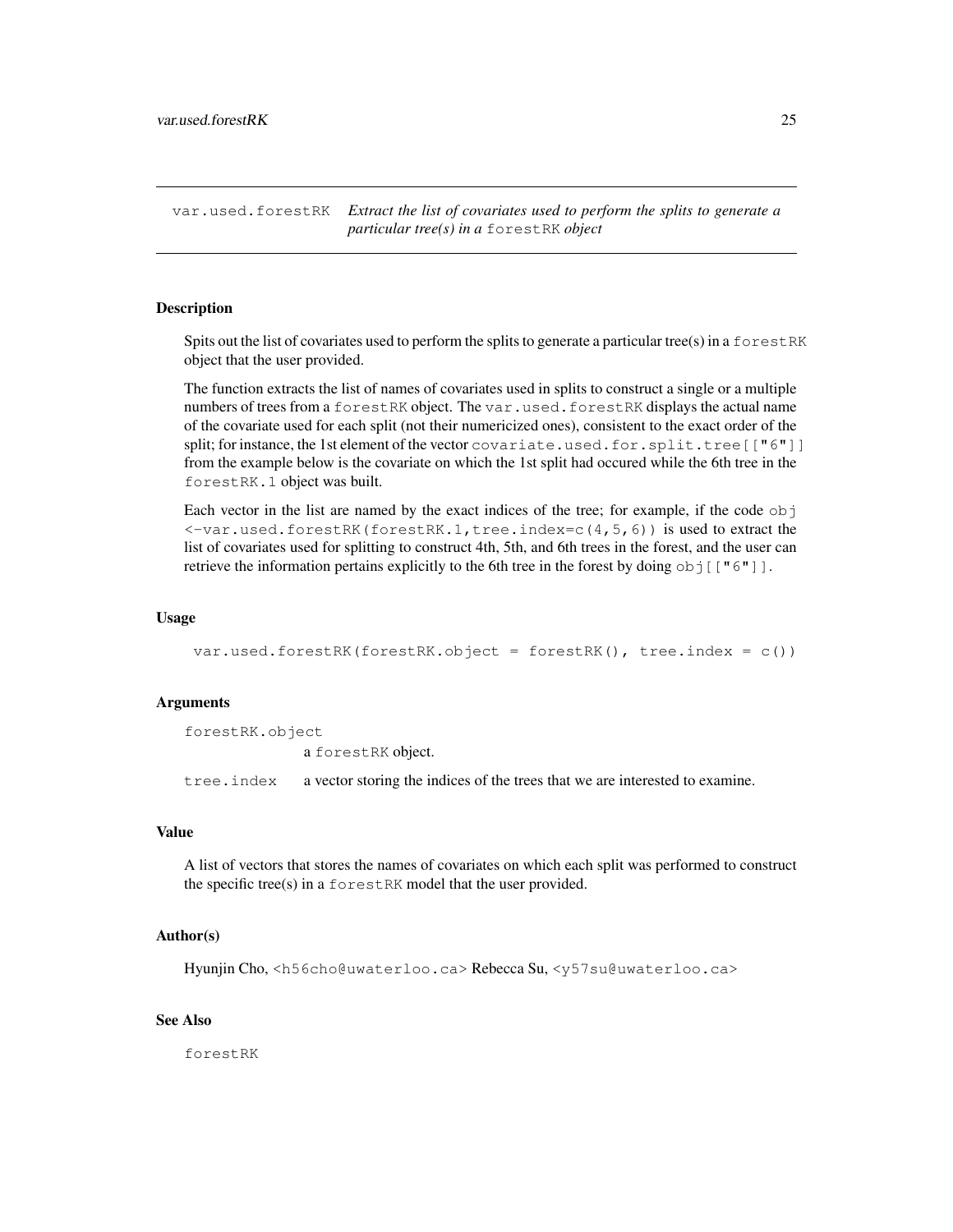# Examples

```
library(forestRK)
x.train <- x.organizer(iris[,1:4], encoding = "num")[c(1:25,51:75,101:125),]
y.train <- y.organizer(iris[c(1:25,51:75,101:125),5])$y.new
# random forest
# min.num.obs.end.node.tree is set to 5 by default;
# entropy is set to TRUE by default
# normally nbags and samp.size have to be much larger than 30 and 50
forestRK.1 \le forestRK(x.train, y.train, nbags = 30, samp.size = 50)
# prediction from a random forest RK
covariate.used.for.split.tree <- var.used.forestRK(forestRK.1,
                                                   tree.index=c(4,5,6))
# retrieve the list of covariates used for splitting for the 'tree #6'
covariate.used.for.split.tree[["6"]]
```
x.organizer *Numericizing a data frame of covariates from the original dataset via Binary or Numeric Encoding*

## Description

Takes the original data frame of covariates as an input (which may or may not be numeric), and converts it into a numericized data frame by applying either Binary or Numeric Encoding.

Binary Encoding for categorical features are recommended for tree ensembles when the cardinality of categorical feature is >= 1000; Numeric Encoding for categorical features are recommended for tree ensembles when the cardinality of categorical features is < 1000.

For more information about the Binary and Numeric Encoding and their effectiveness under different cardinality, please visit: https://medium.com/data-design/ visiting-categorical-features-andencoding-in-decision-trees-53400fa65931

NOTE: In order to use other functions within the forestRK package, you must ensure that the numericized data frame of covariates (the  $x$ . organizer object) contains no missing record, that is, you have to remove any record containing  $NA$  or  $NAN$  prior to applying the x.organizer function.

Following is the summary of the data cleaning process with  $x \cdot \text{organizer}()$ :

1. remove all NA or NaN's from the data in hand. 2. split the data into a data frame that contains covariates of ALL data points, (BOTH training and test observations), and a vector that contains class types of the training observations; 3. apply the x.organizer to the big data frame of covariates of all observations. 4. split the  $x$ , organizer output into a training and a test set, as needed.

PROPER DATA CLEANING IS ABSOLUTELY NECESSARY FOR forestRK FUNCTIONS TO WORK!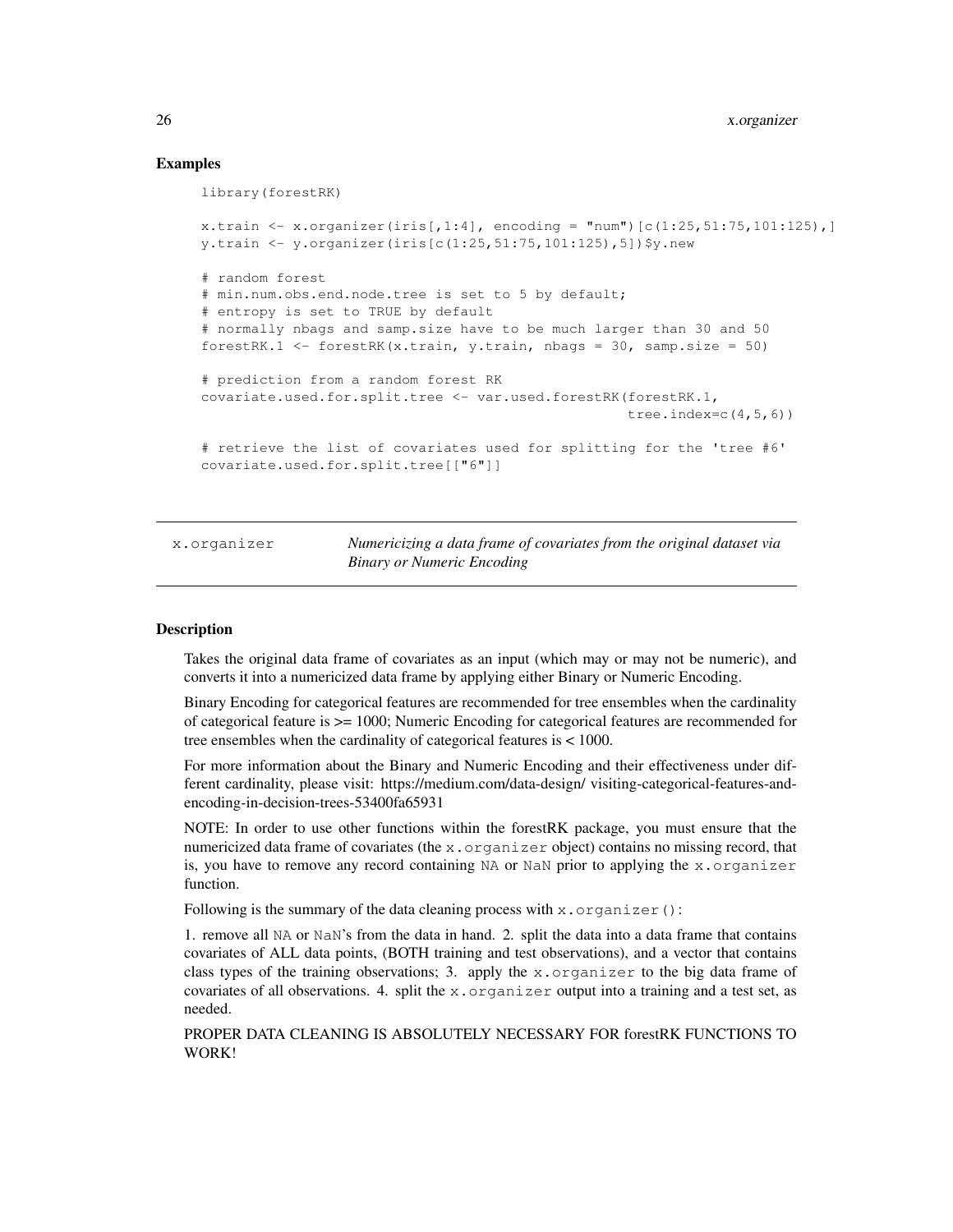# x.organizer 27

# Usage

```
x.organizer(x.dat = data.frame(), encoding = c("num", "bin"))
```
#### Arguments

| x.dat    | a data frame storing covariates of each observation (can be either numeric or<br>non-numeric) from the original data; x . dat should contain no NA or NaN. The<br>rownames of x, dat should be numerical index for each observations.                                                                                          |
|----------|--------------------------------------------------------------------------------------------------------------------------------------------------------------------------------------------------------------------------------------------------------------------------------------------------------------------------------|
| encoding | type of encoding done for the categorical features; "num" stands for Numeric<br>Encoding, and "bin" stands for Binary Encoding. When the data in question<br>only has numeric features, then the user can select either one of "num" or "bin",<br>and the x. organizer function will just return the original numeric dataset. |

# Value

A numericized data frame of the covariates from the original data obtained via either Numeric or Binary Encoding.

# Author(s)

Hyunjin Cho, <h56cho@uwaterloo.ca> Rebecca Su, <y57su@uwaterloo.ca>

## See Also

y.organizer

```
## example: iris dataset
library(forestRK) # load the package forestRK
## Basic Procedures
## 1. Apply x.organizer to a data frame that stores covariates of
## ALL observations (BOTH training and test observations)
## 2. Split the output from 1 into a training and a test set, as needed
# note: iris[,1:4] are the columns of the iris dataset that stores
# covariate values
# covariates of training data set
x.train <- x.organizer(iris[,1:4], encoding = "num")[c(1:25, 51:75, 101:125),]
```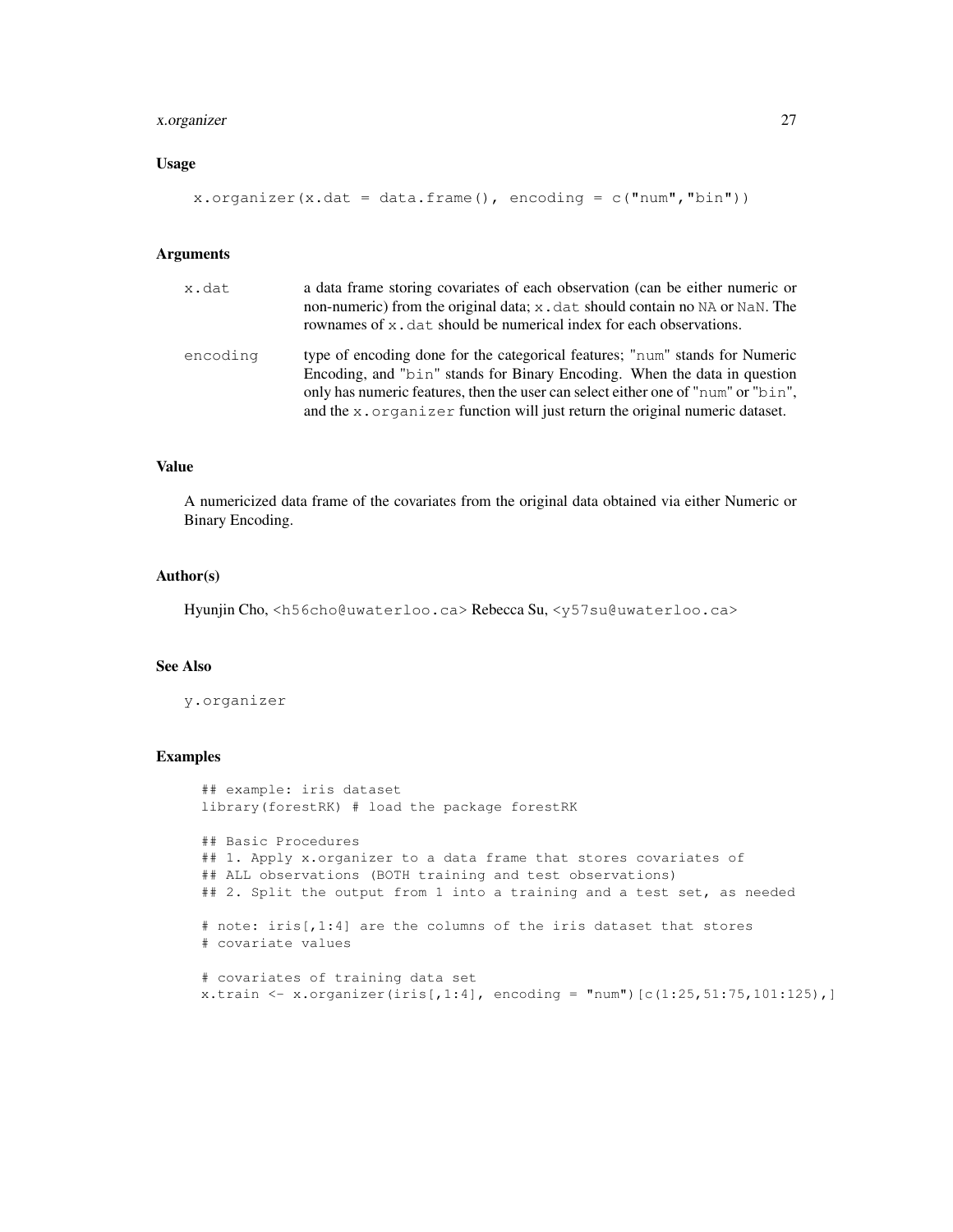### **Description**

Numericizes a vector of categorical class type of each (training) data point.

NOTE: In order to use other functions within the forestRK package, you must ensure that the original vector of class type y contains no missing record (NA, NaN), that is, you have to remove any record containing NA or NaN prior to applying the  $y$ . organizer function.

Following is the summary of the data cleaning process with  $y$ . organizer(): 1. remove all NA or NaN's from the dataset in hand. 2. split the training dataset into a data frame that contains covariates of ALL observations (BOTH training and test observations), and a vector that contains class types of the training observations; 3. apply the  $y$ . organizer to the vector that contains class type of each training observation.

PROPER DATA CLEANING IS NECESSARY FOR THE forestRK FUNCTIONS TO WORK!

# Usage

y.organizer( $y = c()$ )

#### Arguments

y a vector containing the class type of each observation from the dataset on which we want to build our rktree models (the training dataset); y should contain no NA or NaN.

#### Value

A list containing the following items:

y.new a vector containing numericized class type of each observation from the dataset from which our rktree models are generated from. (these are typically the observations from the training set)

y.factor.levels

a vector storing original names of the numericized class types.

# Author(s)

Hyunjin Cho, <h56cho@uwaterloo.ca> Rebecca Su, <y57su@uwaterloo.ca>

### See Also

x.organizer